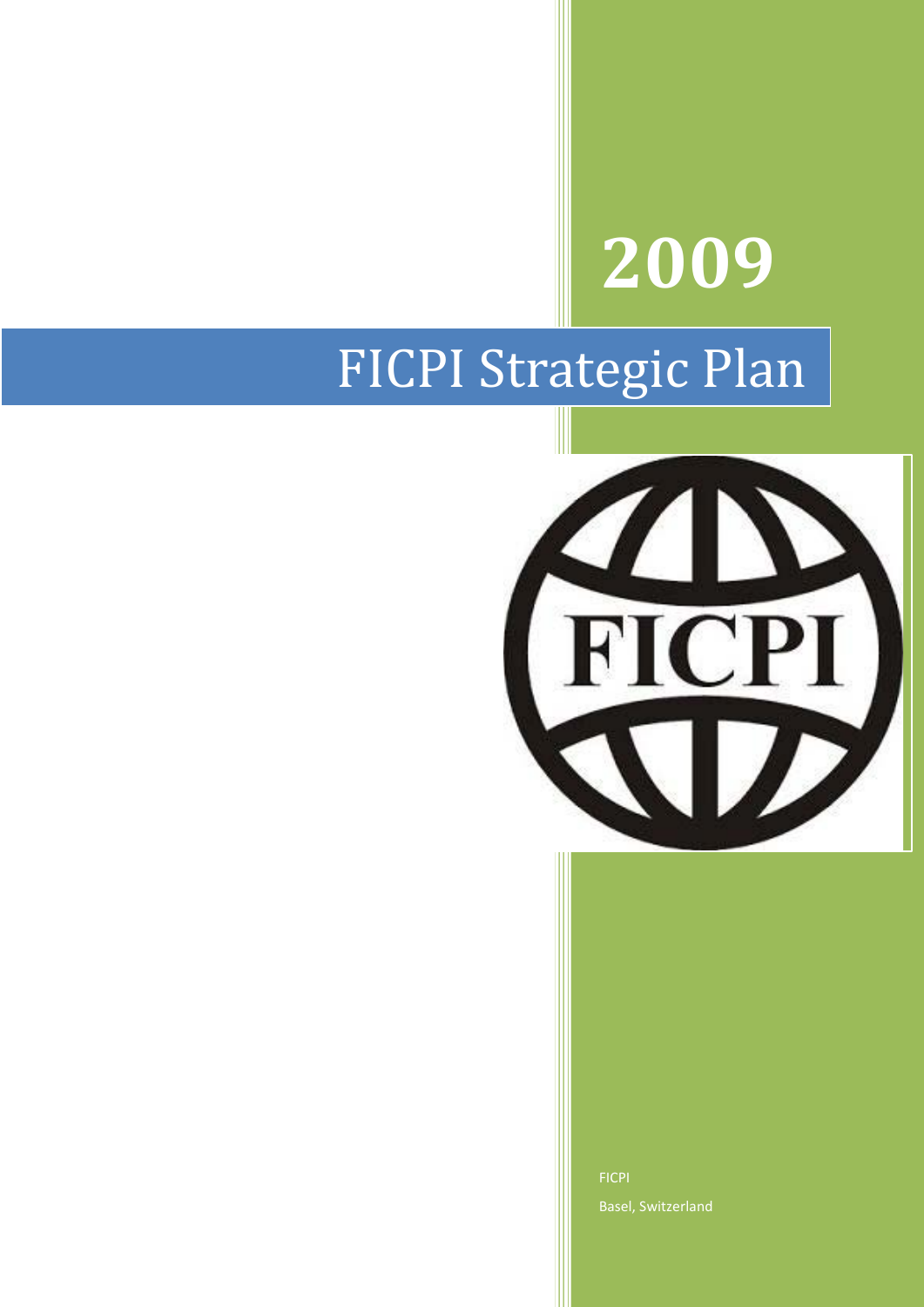## **FICPI STRATEGIC PLAN**

2009

## <span id="page-1-0"></span>**CONTENTS**

|    | Τ.   |                                                                                      |  |  |  |  |
|----|------|--------------------------------------------------------------------------------------|--|--|--|--|
|    | П.   |                                                                                      |  |  |  |  |
|    | III. |                                                                                      |  |  |  |  |
|    | IV.  |                                                                                      |  |  |  |  |
|    | V.   |                                                                                      |  |  |  |  |
| I. |      |                                                                                      |  |  |  |  |
|    |      |                                                                                      |  |  |  |  |
|    |      |                                                                                      |  |  |  |  |
|    |      |                                                                                      |  |  |  |  |
|    |      |                                                                                      |  |  |  |  |
| Τ. |      |                                                                                      |  |  |  |  |
|    |      |                                                                                      |  |  |  |  |
|    |      |                                                                                      |  |  |  |  |
|    |      | Initiative 2: Representation of the Profession in Non-ExCo Countries and Regions  10 |  |  |  |  |
|    |      |                                                                                      |  |  |  |  |
|    |      |                                                                                      |  |  |  |  |
|    |      |                                                                                      |  |  |  |  |
|    |      |                                                                                      |  |  |  |  |
|    |      |                                                                                      |  |  |  |  |
|    |      |                                                                                      |  |  |  |  |
|    |      |                                                                                      |  |  |  |  |
|    |      |                                                                                      |  |  |  |  |
|    |      |                                                                                      |  |  |  |  |
|    |      |                                                                                      |  |  |  |  |
|    |      |                                                                                      |  |  |  |  |
|    |      |                                                                                      |  |  |  |  |
|    |      |                                                                                      |  |  |  |  |
|    |      |                                                                                      |  |  |  |  |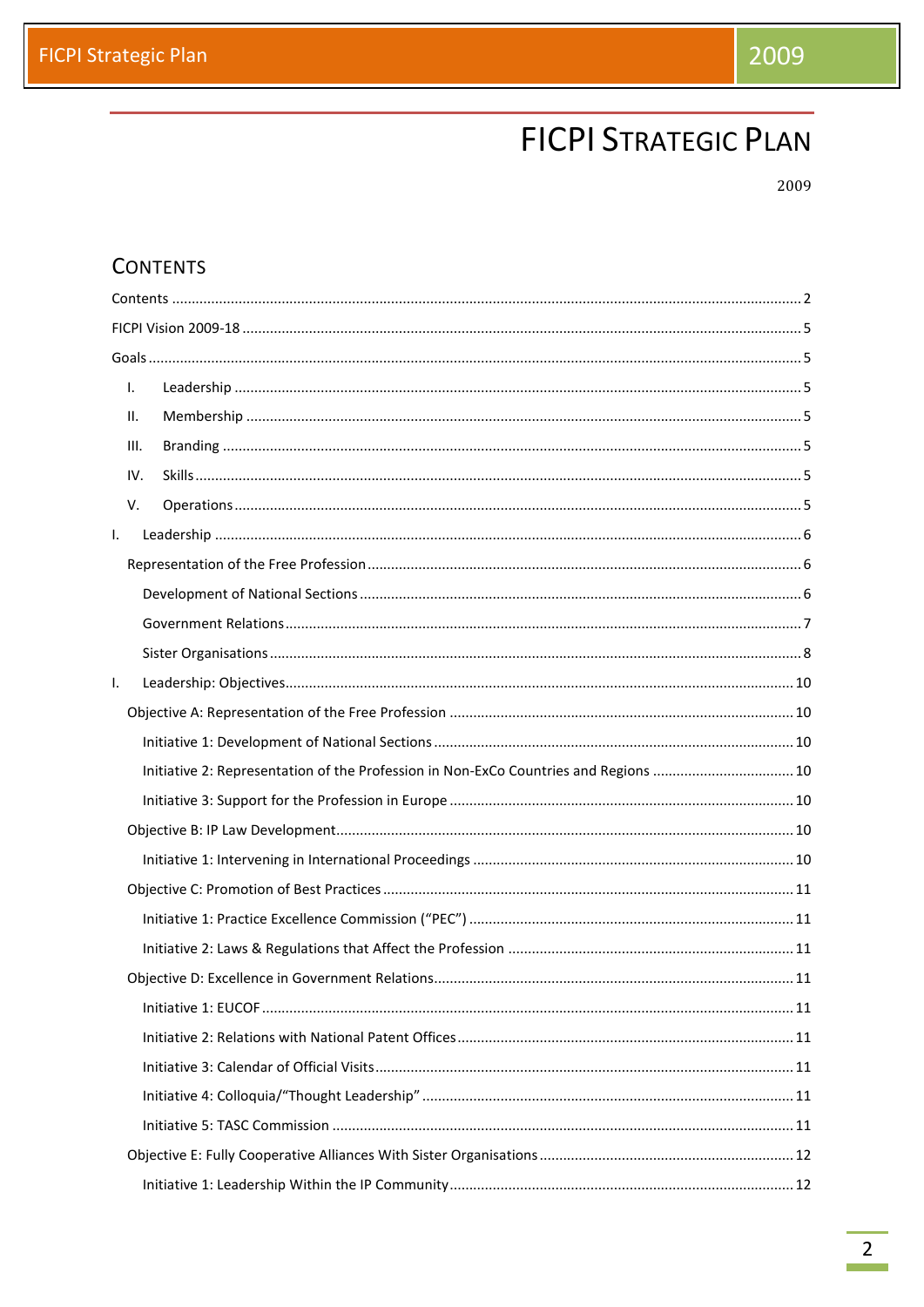| ΙΙ.  |                                                                                     |  |
|------|-------------------------------------------------------------------------------------|--|
|      |                                                                                     |  |
|      |                                                                                     |  |
|      |                                                                                     |  |
|      |                                                                                     |  |
|      |                                                                                     |  |
|      |                                                                                     |  |
|      |                                                                                     |  |
| Ш.   |                                                                                     |  |
|      |                                                                                     |  |
|      |                                                                                     |  |
|      |                                                                                     |  |
|      |                                                                                     |  |
|      |                                                                                     |  |
|      | Objective C: Assistance for Potential Members/Applicants in Developing Countries 16 |  |
|      |                                                                                     |  |
|      |                                                                                     |  |
|      |                                                                                     |  |
|      |                                                                                     |  |
|      |                                                                                     |  |
|      |                                                                                     |  |
|      |                                                                                     |  |
|      |                                                                                     |  |
|      |                                                                                     |  |
|      |                                                                                     |  |
| Ш.   |                                                                                     |  |
| III. |                                                                                     |  |
|      |                                                                                     |  |
|      |                                                                                     |  |
|      |                                                                                     |  |
|      |                                                                                     |  |
| IV.  |                                                                                     |  |
|      |                                                                                     |  |
|      |                                                                                     |  |
| IV.  |                                                                                     |  |
|      |                                                                                     |  |
|      |                                                                                     |  |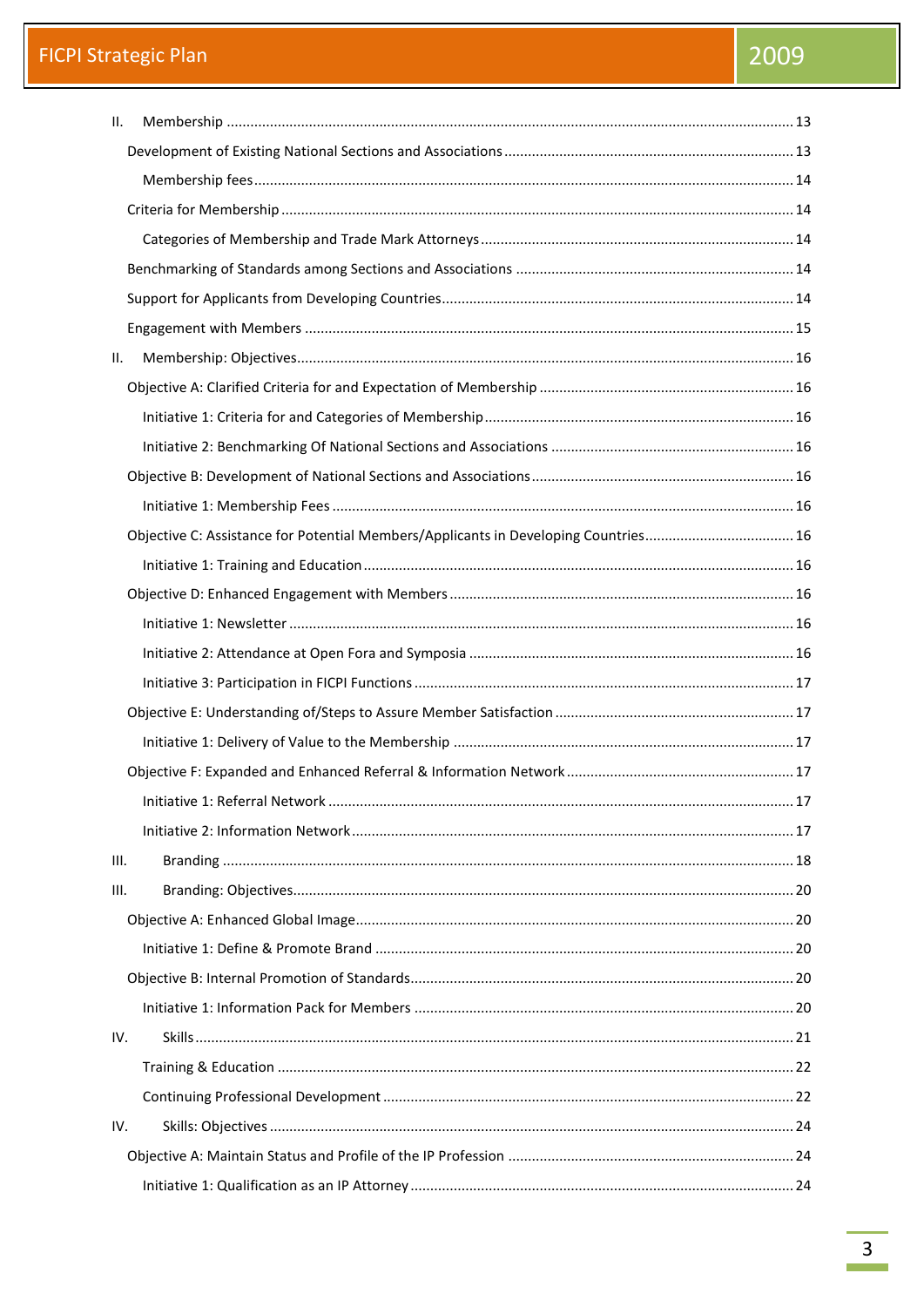## **FICPI Strategic Plan**

## 2009

| V. |  |  |
|----|--|--|
|    |  |  |
|    |  |  |
|    |  |  |
|    |  |  |
|    |  |  |
|    |  |  |
|    |  |  |
|    |  |  |
|    |  |  |
|    |  |  |
|    |  |  |
|    |  |  |
| V. |  |  |
|    |  |  |
|    |  |  |
|    |  |  |
|    |  |  |
|    |  |  |
|    |  |  |
|    |  |  |
|    |  |  |
|    |  |  |
|    |  |  |
|    |  |  |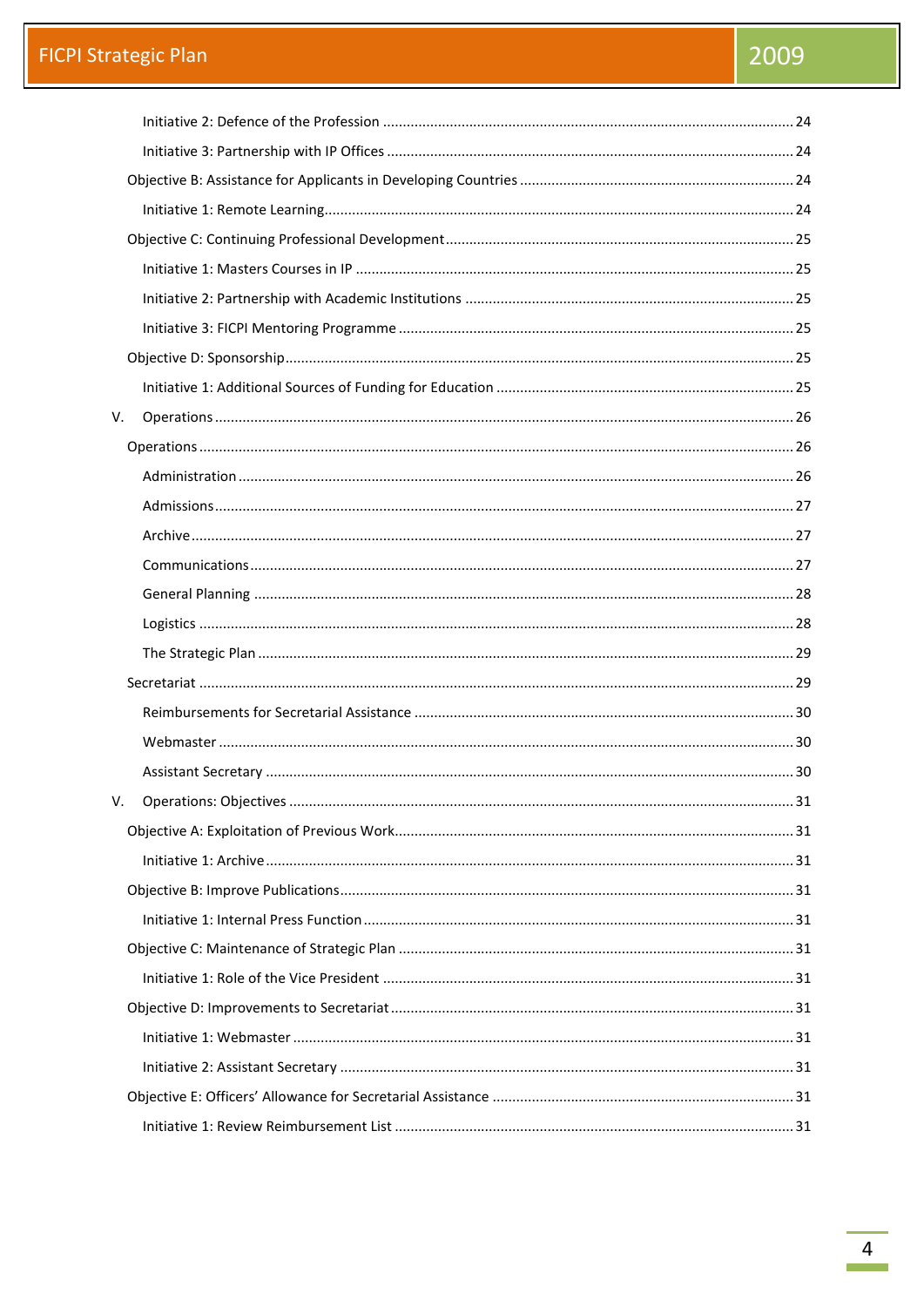## <span id="page-4-0"></span>FICPI VISION 2009-18

*At a time when the value of IP worldwide is on the rise, with an associated increase in challenges to the system, FICPI will move to enhance the organisation's global position as the voice of the world's highest quality IP professionals.*

*FICPI will actively pursue an expanded base of membership without compromising the current high standards for entry. Similarly, FICPI will work to improve steadily the working skills of the membership, as well as the influence of the organisation and its members in relevant fora, both professional and as advocates for its members' clients and for the IP system overall.*

*FICPI will also take steps greatly to enhance its communications worldwide, and will expand the organisation's use of and presence on the Internet.*

*In order to assure success in these undertakings, FICPI will adopt more formalised internal development methods, including a calendar-driven planning cycle, and will encourage the national Associations and Sections to do the same.*

## <span id="page-4-1"></span>GOALS



#### <span id="page-4-2"></span>I. LEADERSHIP

To take a leading role in advancing and stimulating improvements in both the profession at large and the members' professional impact on society.

## <span id="page-4-3"></span>II. MEMBERSHIP

To increase the percentage of highly qualified attorneys who choose to participate in FICPI.

#### <span id="page-4-4"></span>III. BRANDING

To stimulate globally a greatly enhanced understanding and working impression of the value of FICPI .

## <span id="page-4-5"></span>IV. SKILLS

To be a primary force in improving the professional capabilities of the membership worldwide.

## <span id="page-4-6"></span>V. OPERATIONS

To identify and implement more effective operational and administrative measures throughout FICPI.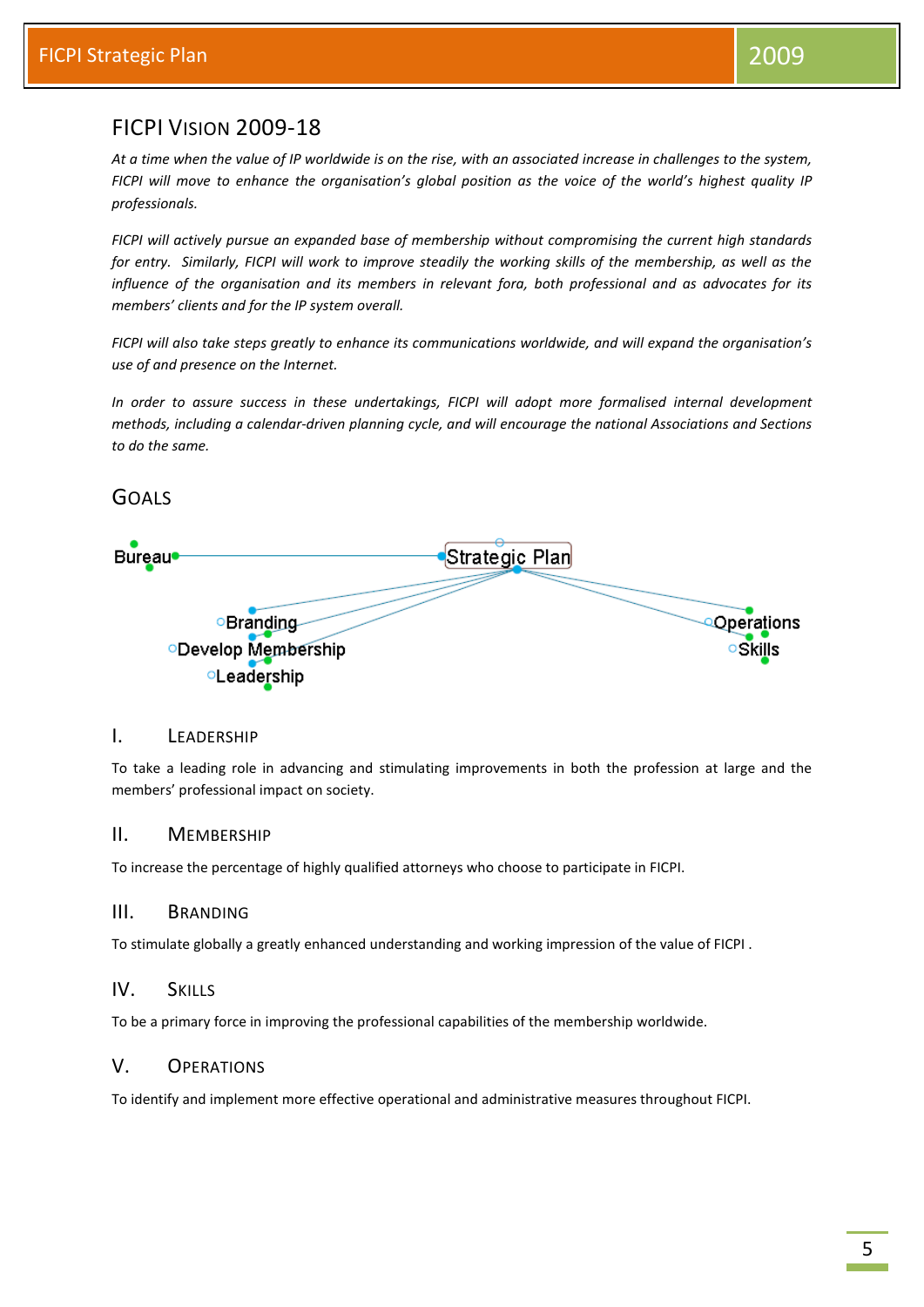## <span id="page-5-0"></span>I. LEADERSHIP

*FICPI will take a leading role in advancing and stimulating improvements in both the profession at large and the members' professional impact on society*.

- ₩., Representation of the Free Profession
- $\ddot{\bullet}$  IP Law Development
- $\bigstar$  Promotion of Best Practices
- Excellence in Government Relations
- $\ddot{\phantom{1}}$  Fully Cooperative Alliances with Sister Organisations

## <span id="page-5-1"></span>REPRESENTATION OF THE FREE PROFESSION



FICPI's assertion to represent the "free profession" internationally is predicated upon a clear definition of FICPI's "Aims" as well as upon having a membership which may be seen objectively to be genuinely "representative".

By the "**free profession**" is meant IP attorneys working in private practice (either as business-owners, sole practitioners or employed persons) whose primary business is the provision of IP services, especially the acquisition of registered IP rights, for third parties; as opposed to IP attorneys working for corporate or governmental entities whose primary business is something other than the provision of IP services to third parties. Although the latter are "IP professionals", their fiduciary duty to their employers means that they are unable to stand for the body of IP attorneys whose livelihood derives from the provision of IP services to more than one client. Many "in-house" IP professionals will also lack experience in private practice. Members of the "free profession" are, in principle, independent and capable of acting for any client, subject to ethical considerations, including conflicts of interest<sup>[1](#page-5-3)</sup>.

It is widely recognised by patent offices, international organisations dealing with IP and others that IP attorneys are essential for the efficient operation of the IP system. Most patent offices will say, at least anecdotally, that they could not operate if the majority of applicants were represented by themselves. As such, it may readily be seen that the "free profession" of IP attorneys represents an essential, core element of the IP system at large, which requires representation at the national and international levels as a true, primary stakeholder in the IP system. FICPI uniquely provides that representation at the international level. FICPI's national Sections and Associations also provide representation of the free profession at the national level.

## <span id="page-5-2"></span>DEVELOPMENT OF NATIONAL SECTIONS

One area of focus will be the development of membership, typically by way of further national Sections. FICPI cannot purport to represent the profession at the international level without playing its part in developing the profession around the world. FICPI is under-represented in certain regions. A "hunting list" has been

<span id="page-5-3"></span> $1$  EXCO/US02/BUR/010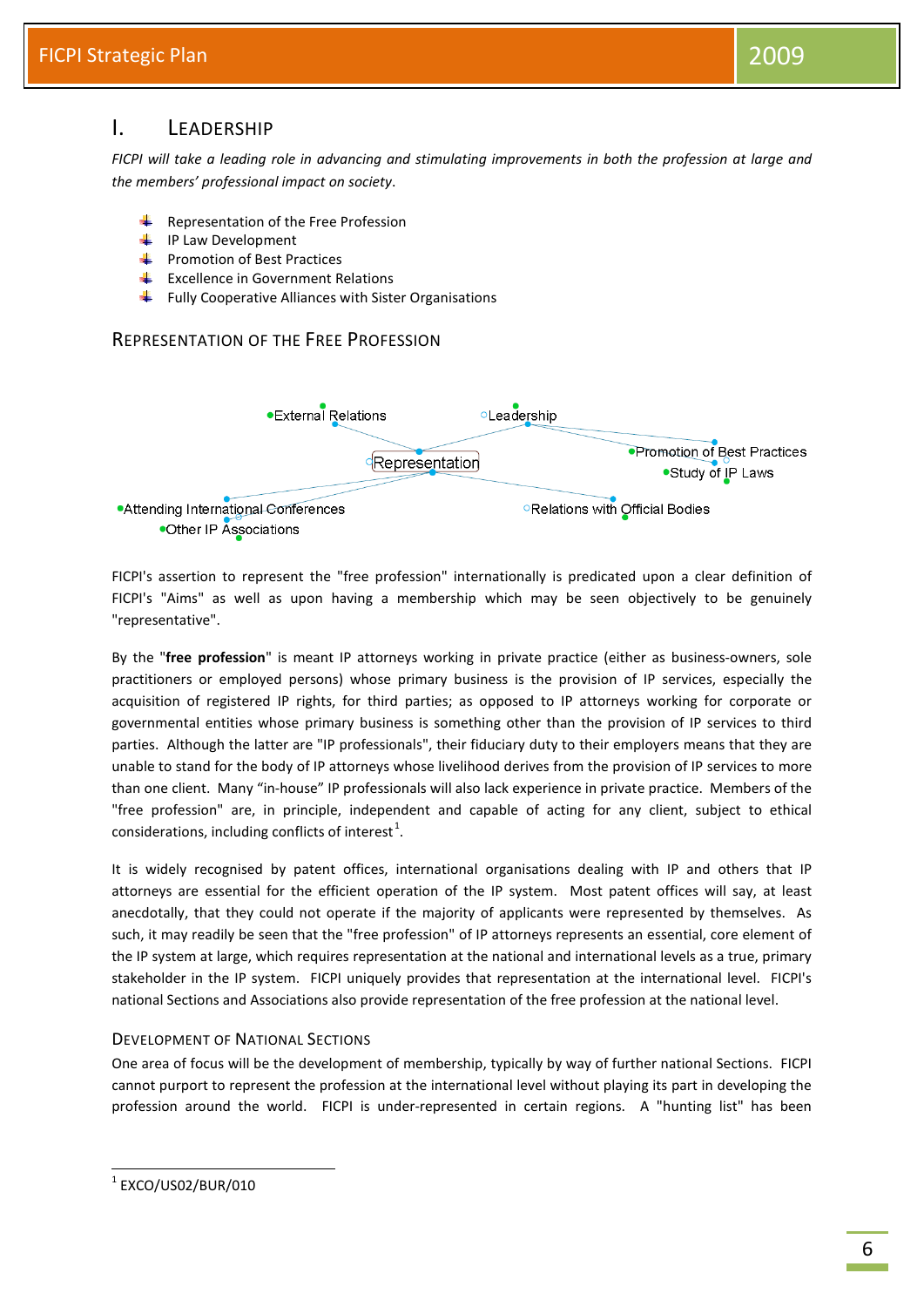established, but efforts are needed in many areas to raise the profile of FICPI. Specific countries will be identified and meetings/seminars arranged with professionals in those countries to encourage membership.

In some countries (*e.g.*, India) the individual members are ready for the establishment of a national Section. However, the membership in other countries (*e.g.*, in Russia, southeast Asia, Latin America and Africa) is less well-developed or established, and more work is needed to establish and subsequently develop national Sections in such countries. This is evidently a task for the **Contact Commission**. An enhanced presence in Thailand, Indonesia and Malaysia is desirable, as that region develops its IP practice. Additional members in Poland, the Czech Republic, Hungary, Slovenia, Cyprus, Turkey and Lithuania should be encouraged to provide strong representation in an expanded EU.

In the meantime, FICPI needs to ensure that it is able effectively to represent its members in those countries that do not have a delegate on the ExCo. Until national Sections are established, such representation might be provided at a regional level where appropriate.

Greater contact with such members and potential members will be facilitated by undertaking selected missions to their countries and regions. This is a matter for the Bureau in cooperation with the Contact Commission.

#### <span id="page-6-0"></span>GOVERNMENT RELATIONS

FICPI's representation of the profession is manifested primarily in its relations with governmental and intergovernmental bodies interested in intellectual property. Article 2(6) of FICPI's Statutes provides that FICPI should aim "*To establish and maintain trusting and cordial relations with official or private international organisations existing in the field of Industrial Property or called upon to deal with questions of Industrial Property*." Relations with national IP offices are predominantly through FICPI's national Sections and Associations, as well as through individual members, and whilst this is strictly outside the purview of FICPI as an international organisation, the Bureau will work, *inter alia* through the ExCo, to encourage such relations and will continue to develop strong ties at the international level to the pre-eminent national IP offices, namely those in the US and Japan, especially having regard to their role in the Trilateral Cooperation.

At the international level FICPI will continue to develop its strong relationships with WIPO, the WTO, the EPO, the European Commission and other "*official or private*" international organisations.

A regular calendar for meetings with international and selected national offices (e.g., USPTO, JPO, SIPO) will be established by the Secretariat.

FICPI will continue to intervene in international proceedings in accordance with Article 2(5) of the Statutes, including attendance at the regular and *ad hoc* programmes of WIPO. By 'international' in this context is meant proceedings having an impact beyond a single country. It is thought that this is already handled well by the CET.

FICPI's relations with national and international IP organisations is also enhanced through its Colloquia (Rome, 2001; Nice, 2003; Amsterdam, 2007; Miami, 2008) which provide an opportunity at a high level for a constructive dialogue between the profession and such organisations. The Bureau will formally plan on organising such Colloquia at regular intervals, *e.g*., biennially.

#### EUROPEAN COMMISSION

Connections with the European Commission have historically been limited to DG Internal Market & Services, which has primary responsibility for developing IP laws within the EU. However, other DGs have interests in intellectual property matters (*i.e.*, DG Trade, DG Research and DG Enterprise & Industry) and whilst relationships have now been established with these other DGs, efforts will be made to strengthen those.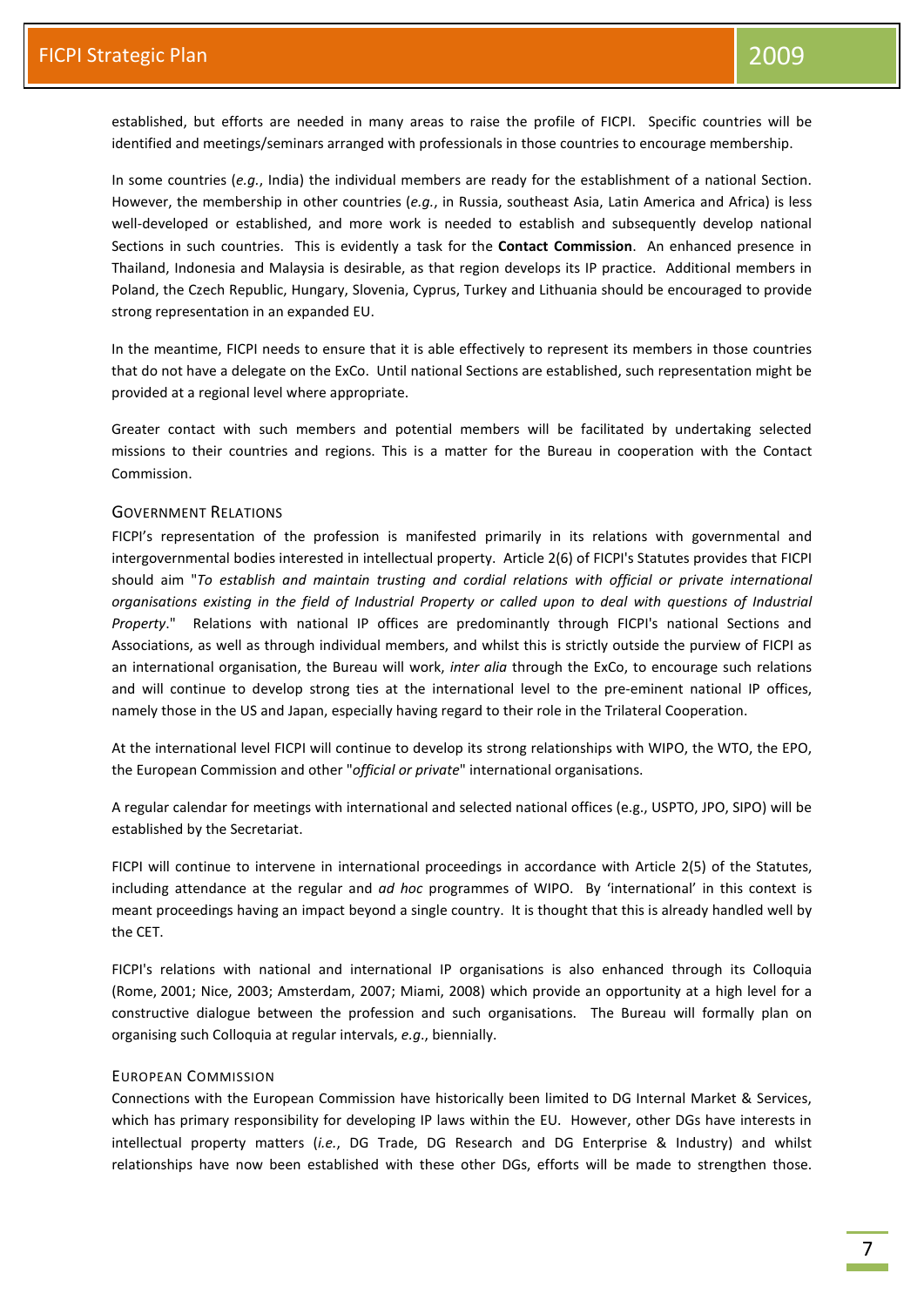FICPI's **European Members Commission (EUCOF)** will be reinvigorated to facilitate relations with the European Commission and other pan-European organisations interested in intellectual property (*e.g.,* the European Parliament).

A strengthened EUCOF Commission might also provide support to FICPI members in "smaller" European countries where the profession is weaker (*e.g*., Belgium), especially following the introduction of the London Agreement. In this sense, the Bureau will consider developing the EUCOF Commission to provide regional representation of FICPI members within Europe.

#### WTO

The **TASC Commission** was originally established to build relations with the WTO. However, as the WTO is an international organisation, there is no longer any need to provide for such relations outside of the Bureau. Accordingly, the TASC Commission will be disbanded, and responsibility for developing relations with the WTO will fall to the Bureau, in a similar manner to other international organisations, such as WIPO.

Insofar as the work carried out by the WTO pertains to the development of "*administrative or legislative reforms and [...] improvements to international treaties and conventions, with the object of facilitating the exercise by inventors and industrialists of their rights, of increasing their security, and of simplifying procedure*  or formalities,"<sup>[2](#page-7-1)</sup> then this will be studied by the CET.

However, insofar as the work of the WTO pertains to the profession itself, such as the regulation of professional services, then this will be followed by another Commission of FICPI established for that purpose (a new "**Practice Excellence Commission**" – "**PEC**"). In this regard, it is noted that prior to 2006, FICPI had a DOC Commission, responsible for "Documentation, Organisation and Communications." Documentation is now handled within the established Secretariat, and there is a dedicated Communications Commission. However, there is a need for a Commission to handle "Organisation" and related matters, such as professional standards, best practices and the conduct of the profession at the international level.



The proposed PEC Commission will also monitor the activities of other free trade organisations such, for example, as NAFTA.

#### <span id="page-7-0"></span>SISTER ORGANISATIONS

FICPI's position of "Leadership" is also related to the question of its relationships with "sister" organisations such as AIPPI, *etc*. Accordingly, the question of "Alliances with Sister Organisations" comes under the heading of "**Leadership**". The strategic development of such alliances is a matter for the Bureau. In this connection, FICPI will endeavour to support its sister organisations where FICPI considers that it is valuable to do so, including attending such other organisations' meetings on a regular basis.

<span id="page-7-1"></span> $2$  Statutes, Article 2(4)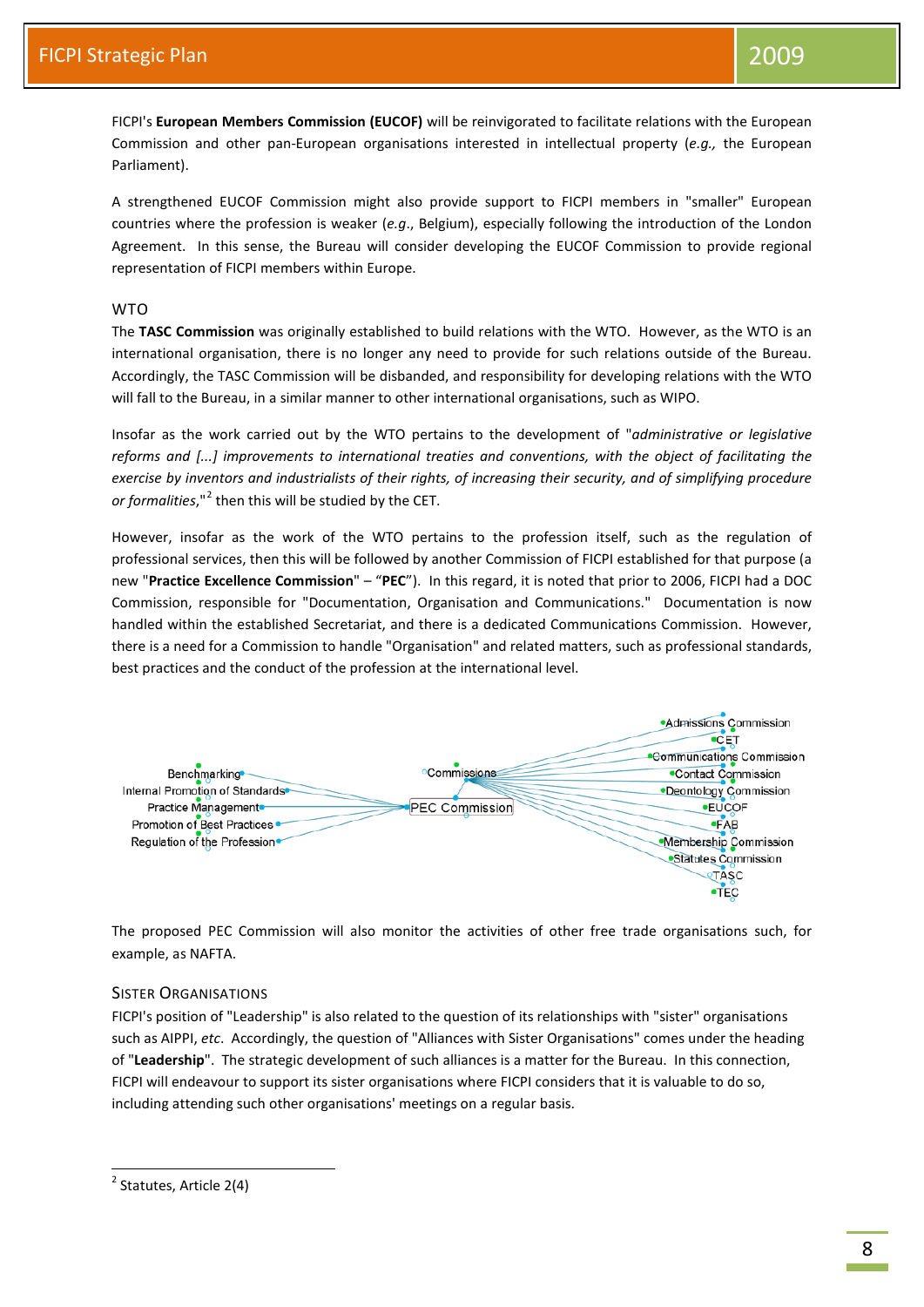FICPI has limited resources, but is in a position to influence others and to provide quality commentary. To ensure consideration of those ideas and enhance their adoption, FICPI will cooperate with other international IP organisations on a strategic basis and will adopt a leadership stance, for instance in the informal NGO coordination committee.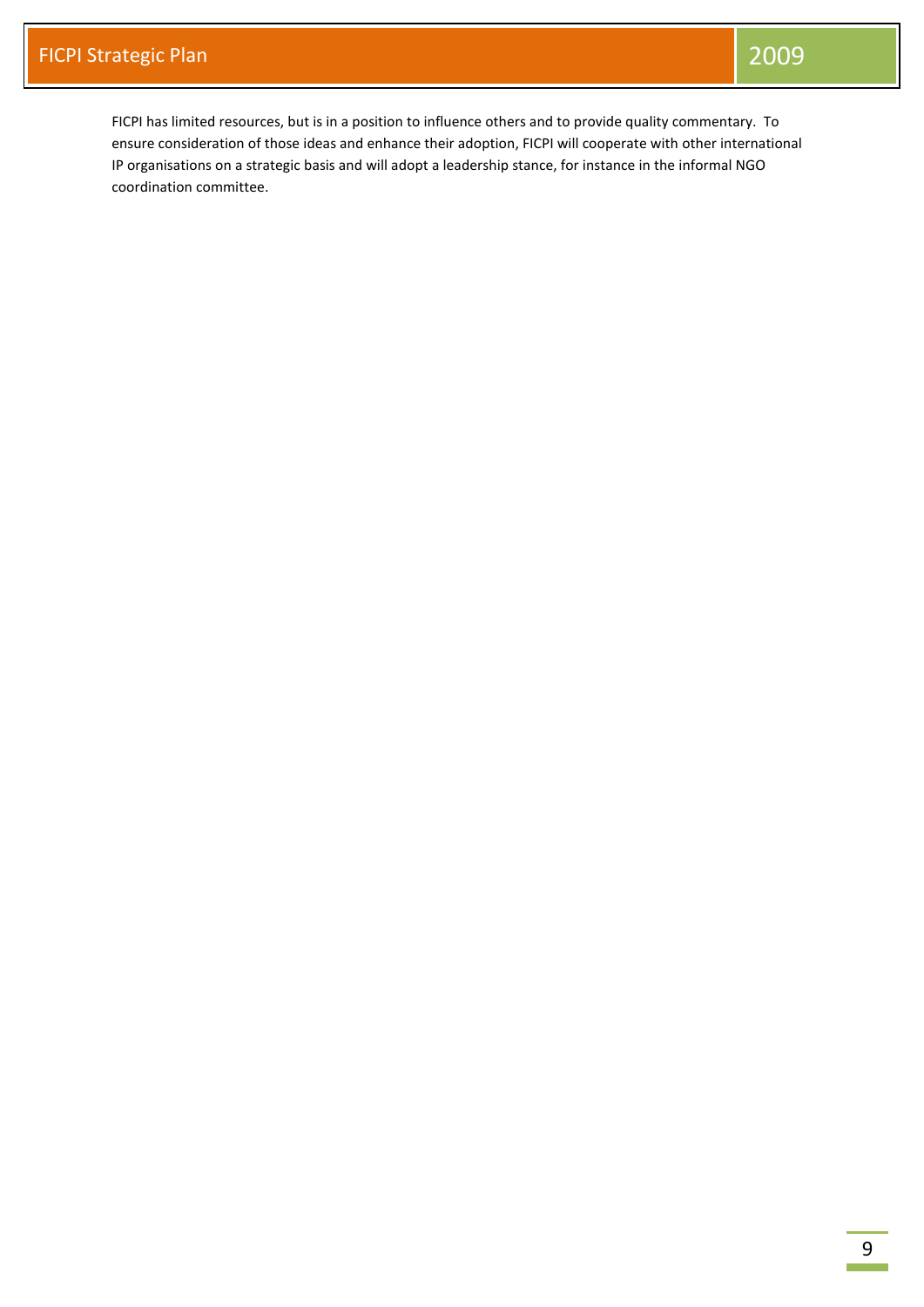## <span id="page-9-0"></span>I. LEADERSHIP: OBJECTIVES

## <span id="page-9-1"></span>OBJECTIVE A: REPRESENTATION OF THE FREE PROFESSION

<span id="page-9-2"></span>INITIATIVE 1: DEVELOPMENT OF NATIONAL SECTIONS

- (i) Further national Sections will be established.
- (ii) FICPI will work towards the establishment of a national Section in India.
- (iii) Consideration will be given to the establishment of additional national sections in Eastern Europe (*e.g.,* Lithuania, Russia, Poland, Slovenia), Turkey, Cyprus, Southeast Asia (*e.g.*, the Philippines, Thailand, Indonesia, Malaysia), Central and South America (*e.g.*, Paraguay, Ecuador) and Africa.
- (iv) Missions will be undertaken to selected countries and regions to promote greater contact with members and potential members.

#### *Owner: Contact Commission*

<span id="page-9-3"></span>INITIATIVE 2: REPRESENTATION OF THE PROFESSION IN NON-EXCO COUNTRIES AND REGIONS

(i) Measures will be implemented to ensure that FICPI is able effectively to represent its members in countries that do not have a delegate on the ExCo. Such representation could be provided at the regional level and this possibility will be investigated.

#### *Owner: Contact Commission*

<span id="page-9-4"></span>INITIATIVE 3: SUPPORT FOR THE PROFESSION IN EUROPE

- (i) The EUCOF Commission will be strengthened to facilitate support for FICPI members in "smaller" European countries where the profession is weaker, especially following the introduction of the London Agreement.
- (ii) Consideration will be given to regional representation of FICPI members within Europe through the EUCOF Commission.

#### *Owner: EUCOF*

## <span id="page-9-5"></span>OBJECTIVE B: IP LAW DEVELOPMENT

#### <span id="page-9-6"></span>INITIATIVE 1: INTERVENING IN INTERNATIONAL PROCEEDINGS

- (i) FICPI will continue to intervene in international (as defined) proceedings in accordance with Article 2(5) of the Statutes, including attendance at the regular and *ad hoc* programmes of WIPO.
- (ii) FICPI will follow the work of WIPO, WTO and other international organisations, including the Trilateral Cooperation, that pertains to the development of "administrative or legislative reforms and [...] improvements to international treaties and conventions, etc."<sup>[3](#page-10-9)</sup>

#### *Owner: CET*

 <sup>3</sup> Administrative or legislative reforms, international treaties and conventions, *etc*., pertaining to IP as an asset, *e.g.*, licensing, patent pools, *etc*., will fall within the remit of CET Group 10.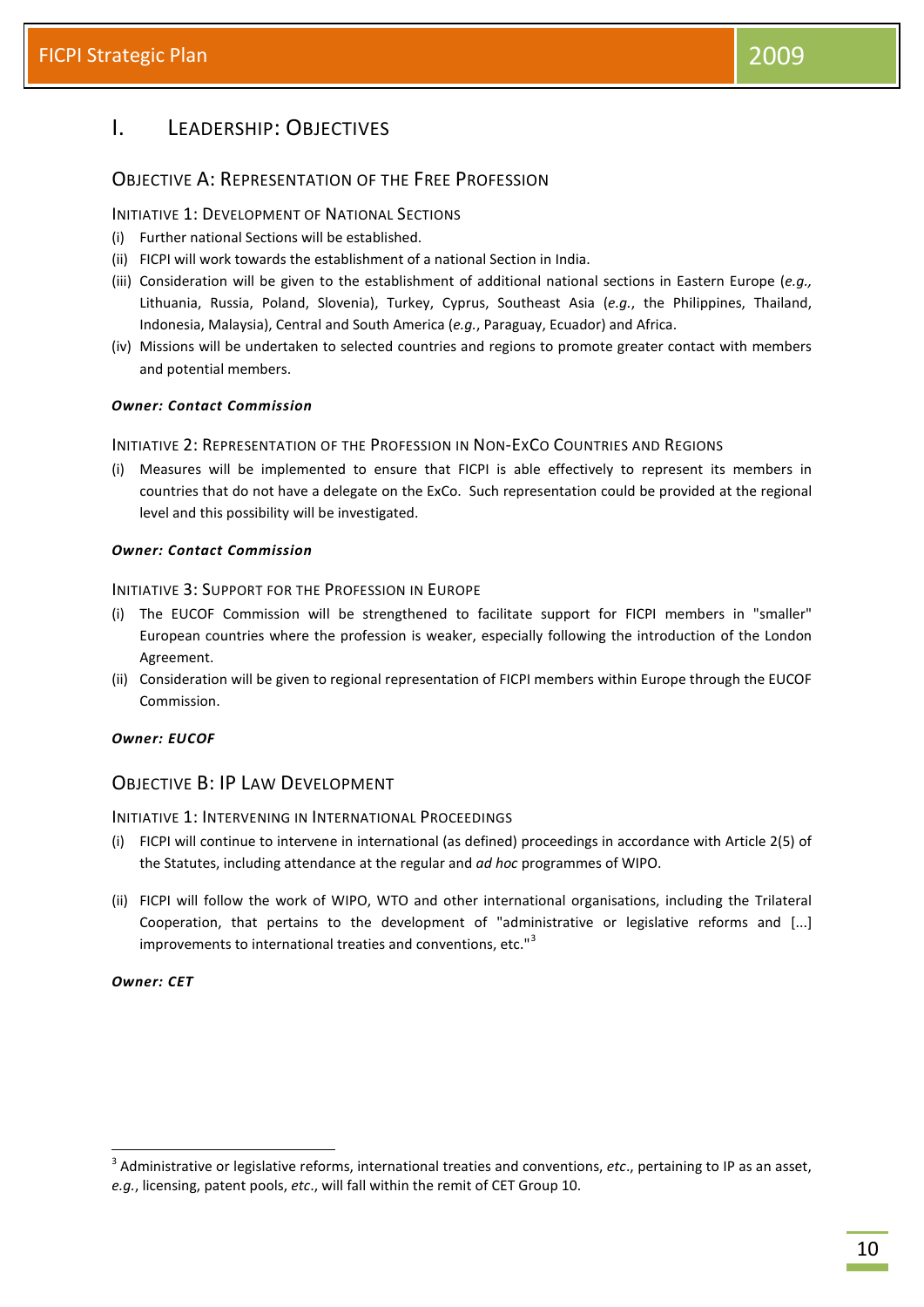## <span id="page-10-0"></span>OBJECTIVE C: PROMOTION OF BEST PRACTICES

#### <span id="page-10-1"></span>INITIATIVE 1: PRACTICE EXCELLENCE COMMISSION ("PEC")

(i) A new PEC Commission will be established to study, develop positions and make recommendations regarding matters of professional practice such, for example, as professional standards and best practices, continuing professional development, the profession as a business, *etc*.

#### *Owner: Bureau*

#### <span id="page-10-2"></span>INITIATIVE 2: LAWS & REGULATIONS THAT AFFECT THE PROFESSION

(i) The work of WTO, other free trade organisations (*e.g.*, NAFTA) and other official or private international organisations that pertains to the profession itself will be followed.

#### *Owner: PEC Commission*

## <span id="page-10-3"></span>OBJECTIVE D: EXCELLENCE IN GOVERNMENT RELATIONS

#### <span id="page-10-4"></span>INITIATIVE 1: EUCOF

- (i) The EUCOF Commission will be reinvigorated to facilitate relations with the European Commission and other pan-European organisations interested in intellectual property, e.g., the European Parliament, INGO, etc.
- (ii) Measures will be taken to strengthen FICPI's relations with other DGs at the European Commission (*i.e.*, DG Trade, DG Research and DG Enterprise & Industry).
- (iii) Consideration will be given to creating a Vice President of EUCOF role with particular responsibility for DG Markt.

#### *Owner: EUCOF*

#### <span id="page-10-5"></span>INITIATIVE 2: RELATIONS WITH NATIONAL PATENT OFFICES

(i) National Sections and Associations will be encouraged to strengthen their relations with their respective national industrial property offices.

#### *Owner: Bureau*

<span id="page-10-6"></span>INITIATIVE 3: CALENDAR OF OFFICIAL VISITS

(i) A regular calendar for meetings with international (WIPO, WTO) and selected national industrial property offices (USPTO, EPO, JPO, *etc*.) will be established by the Secretariat.

#### *Owner: Secretariat*

#### <span id="page-10-7"></span>INITIATIVE 4: COLLOQUIA/"THOUGHT LEADERSHIP"

(i) Colloquia on topics of interest to the profession and its members' clients will be organised at regular intervals, *e.g.*, biennially.

#### *Owner: Bureau*

#### <span id="page-10-8"></span>INITIATIVE 5: TASC COMMISSION

<span id="page-10-9"></span>(i) The TASC Commission will be disbanded, and responsibility for following the work of the WTO that pertains to the development of "*administrative or legislative reforms, etc*." will be continued by the CET.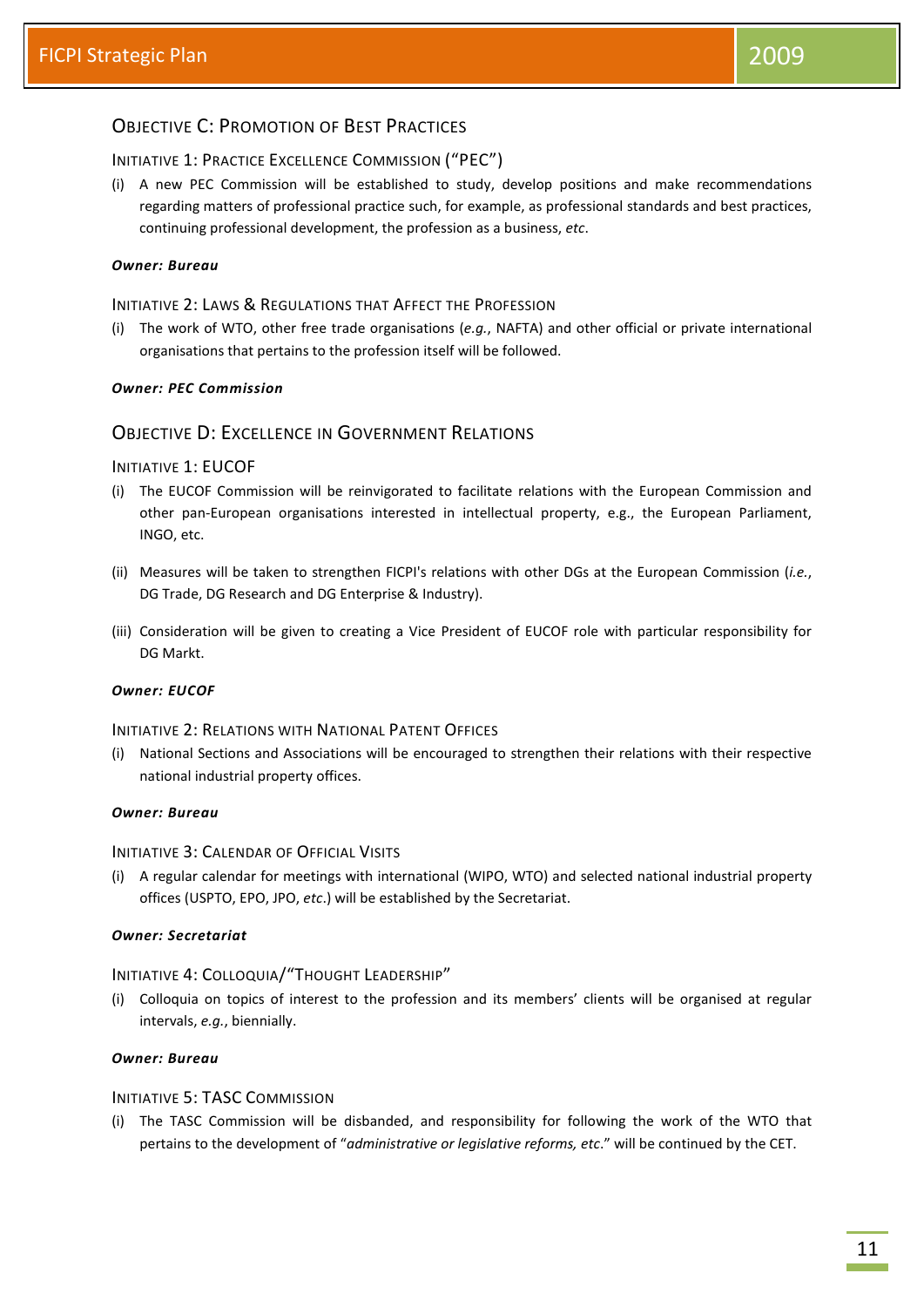(ii) The work of the WTO that pertains to the profession itself (*e.g.*, GATS) will be followed by the new PEC Commission as stated under C.2(i) above.

#### *Owner: Bureau*

## <span id="page-11-0"></span>OBJECTIVE E: FULLY COOPERATIVE ALLIANCES WITH SISTER ORGANISATIONS

<span id="page-11-1"></span>INITIATIVE 1: LEADERSHIP WITHIN THE IP COMMUNITY

- (i) FICPI will cooperate with other international IP organisations on a strategic basis.
- (ii) FICPI will support its sister organisations, where it is beneficial for FICPI to do so, and will be regularly represented at a high level at such other organisations' meetings.
- (iii) FICPI will adopt a leadership stance in the informal INGO coordination committee.

#### *Owner: Bureau*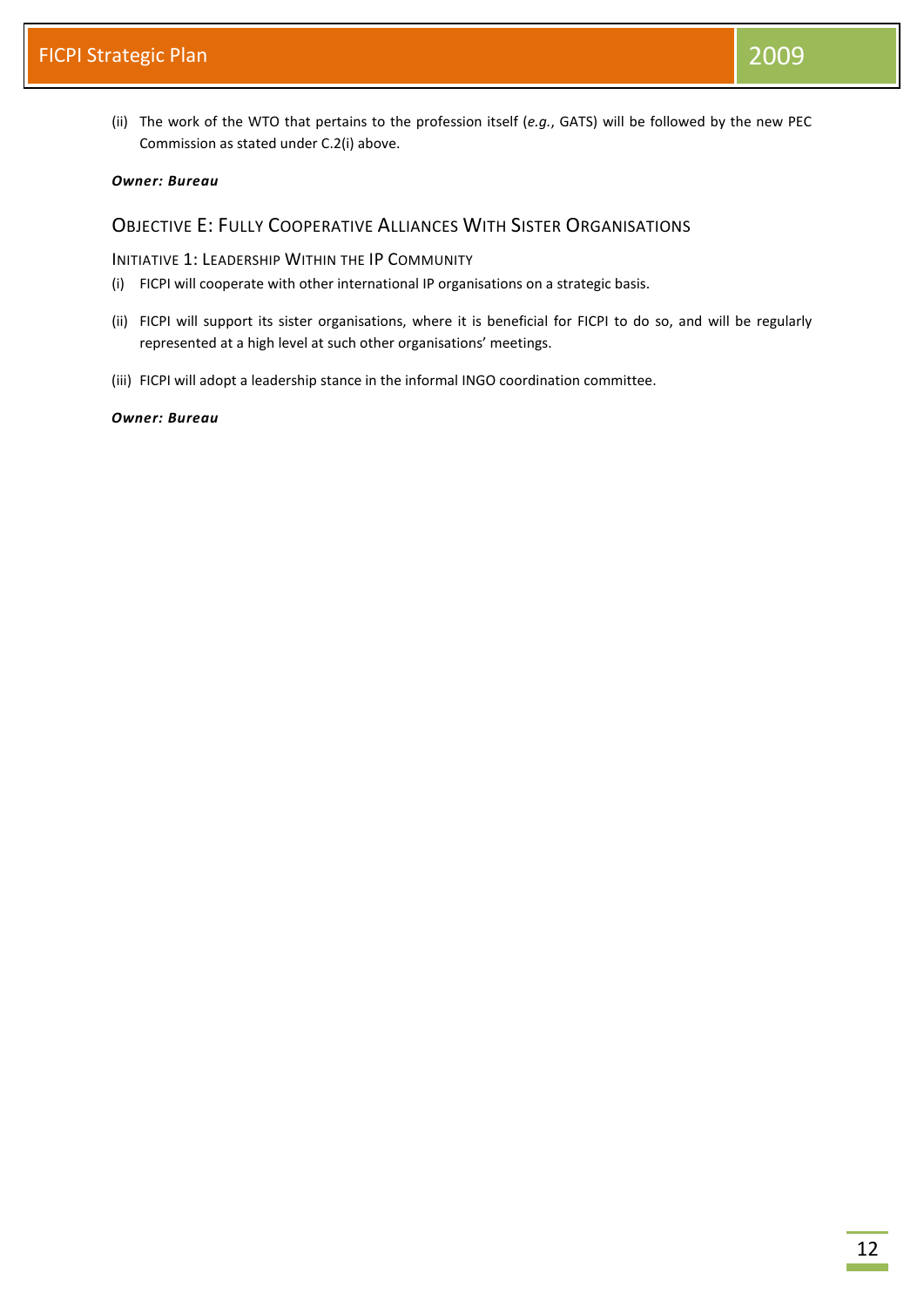## <span id="page-12-0"></span>II. MEMBERSHIP

*The percentage of highly qualified attorneys who choose to participate in FICPI will increase.*

- Further Clarified Criteria for and Expectation of Membership
- Benchmarking of Standards Among Sections/Associations
- $\ddot{\phantom{1}}$  Enhanced Support for Applicants from Developing Countries
- $\leftarrow$  Enhanced Engagement with Members
- Greater Understanding of / Steps to Assure Member Satisfaction
- ₩., Expanded and Enhanced Referral and Information Network

The development of a strong and geographically widely-based membership is critical to the objective of asserting FICPI's leadership role in the profession. FICPI cannot justifiably assert such a role if its membership is not seen to be representative of the free profession around the world.



Membership of FICPI has evolved along national lines. Changes to the profession are breaking down these boundaries, and the membership criteria may need to reflect this. Particular attention should be paid to multinational and multi-disciplinary practices.

## <span id="page-12-1"></span>DEVELOPMENT OF EXISTING NATIONAL SECTIONS AND ASSOCIATIONS

FICPI membership in some national Sections and Associations remains static or dormant. A new **Membership Commission** will be created which will be chaired by a member of the Bureau, possibly the Vice President. The primary remit of the Membership Commission will be to increase the membership of FICPI generally. The Membership Commission will comprise the Presidents of the Contact and Admissions Commissions as standing members as well as delegates. The Secretariat will maintain a list of membership issues for review by the Membership Commission.



New members will be encouraged with active participation in FICPI functions. At least one member *per* firm should be a goal for national groups provided the necessary quality of member is maintained. It also has to be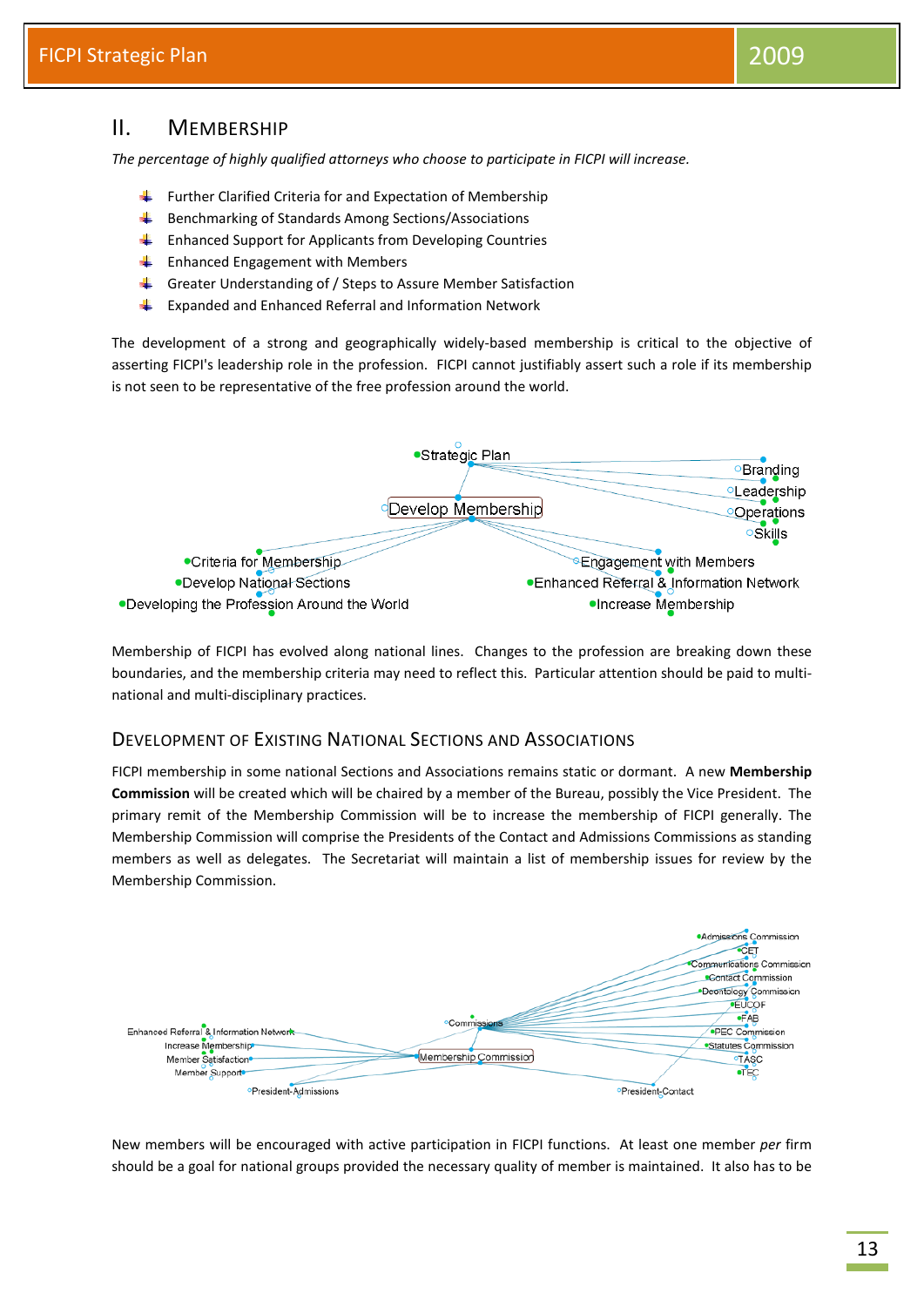recognised that FICPI cannot interfere in the operation of its national groups. Support and encouragement for national activities should be provided. The ExCo country reports should continue to focus on local activities as well as changes in law and practice.

#### <span id="page-13-0"></span>MEMBERSHIP FEES

Article 24.1 of the Statutes provides that the annual subscriptions for the National Associations and Sections shall comprise a fixed subscription and a subscription proportional to the number of members of the National Association or Section. Article 24.2(b) provides that the "proportional subscription" may be reduced when an Association or Section has a certain number of members exceeding first, second and third limits. This membership fee structure and the actual numbers for the first, second and third limits will be reviewed, with the aim of providing a greater incentive for members of a national Section or Association to increase their number to the benefit of all members of the National Section or Association.

#### <span id="page-13-1"></span>CRITERIA FOR MEMBERSHIP

From the results of the online poll carried out shortly before the Sydney ExCo (2008), it is noted that the majority of respondents (which was considered to be generally representative of the membership at large) felt that the requirements to be a member of FICPI were about right (89.5% of the votes). As such, there does not seem to be a need to redefine the criteria for membership of FICPI. However, insofar as there is a need to clarify the criteria for membership, then this is a task for the new **Membership Commission**.

#### <span id="page-13-2"></span>CATEGORIES OF MEMBERSHIP AND TRADE MARK ATTORNEYS

More broadly, the potential for new categories of membership, for example related to other forms of IP, will be studied. The new Membership Commission will also give consideration to the possibility of extending membership of FICPI to other IP professionals, particularly trade mark attorneys. The Membership Commission will work with the national Sections and Associations on these questions. However, the Bureau currently feels that membership of FICPI should not be extended to IP practitioners that do not spend the majority of their time working on the acquisition of industrial property rights, that is to say the preparation, filing and prosecution of applications for registration of IP rights.

There does appear to be anecdotal evidence at least that many potential members of FICPI are unaware of what FICPI stands for or does or of FICPI's requirements for membership. Nevertheless, this would appear to be an external communication or "**Branding**" matter and is dealt with below.

#### <span id="page-13-3"></span>BENCHMARKING OF STANDARDS AMONG SECTIONS AND ASSOCIATIONS

It is observed that the criteria for membership of FICPI may vary somewhat as between the respective national Sections and Associations. A benchmarking study will be carried out to identify such differences.

#### <span id="page-13-4"></span>SUPPORT FOR APPLICANTS FROM DEVELOPING COUNTRIES

FICPI also needs to be able to respond to requests for assistance from potential members/applicants in countries where the profession is less well developed to raise the level of training and education and professional standards there.

Until national Sections are established, it seems reasonable that such assistance might be provided at a regional level where appropriate. The **TEC Commission** will propose additional measures for providing training and education to potential members in countries and regions where the profession is less well developed, including the remote delivery of education/training programmes, *e.g., via* the Internet.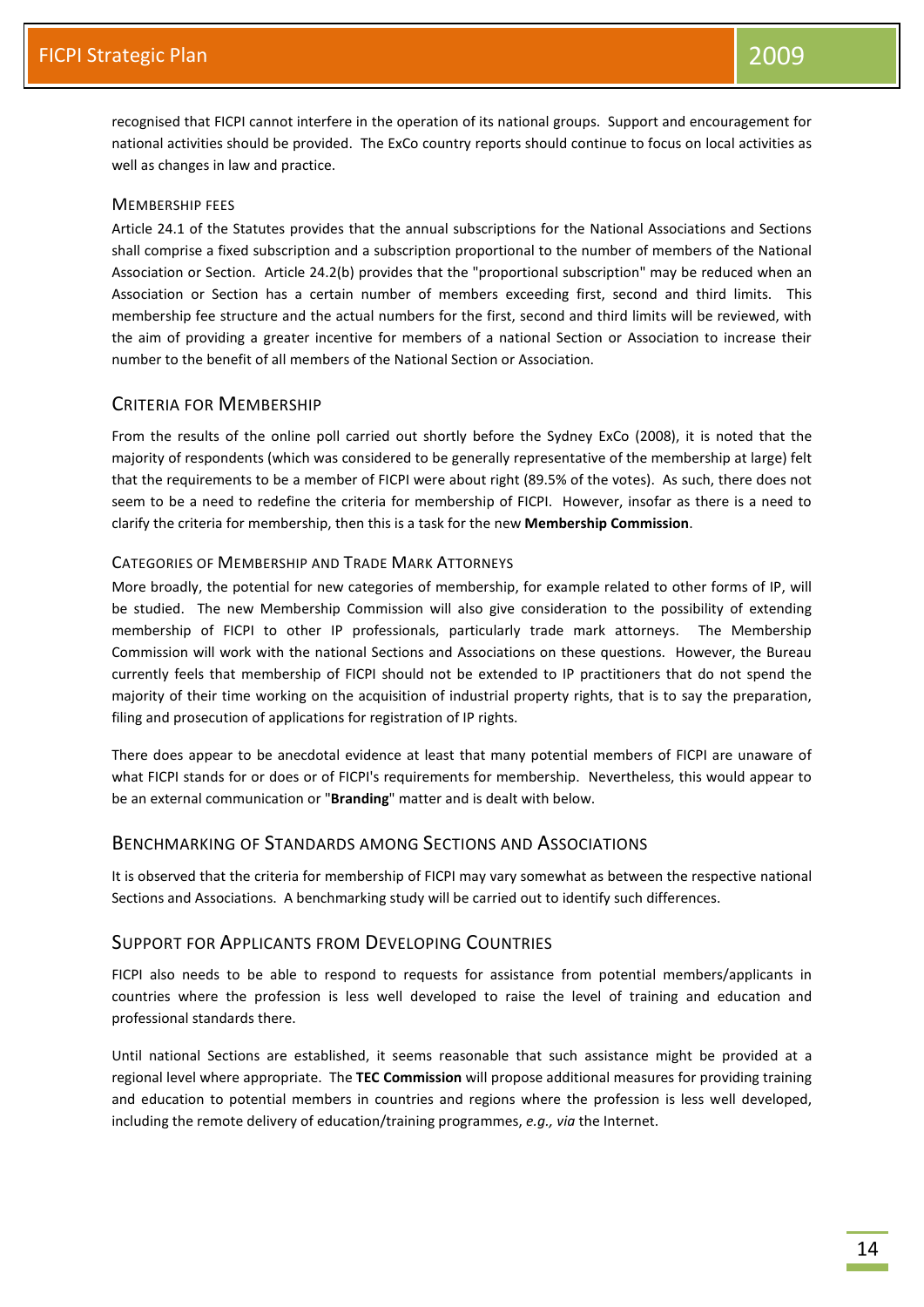## <span id="page-14-0"></span>ENGAGEMENT WITH MEMBERS

It is vitally important that FICPI improves the level of engagement with its existing members. At the operational level, this is self-evidently a matter principally of internal communication, which is dealt with in greater detail under "**Operations**" below. However, in addition to providing **Representation** of the profession (see above), greater attention needs to be paid generally to the delivery of value to the membership. The proposed new **Membership Commission** will be tasked *inter alia* with the job of drawing up a list of areas and activities where FICPI does and does not deliver such value to its membership and should develop methodologies for obtaining feedback from the membership in relation to such areas and activities. Generally, FICPI will look to increase the quality of its services to members (*e.g.*, the Newsletter) and a study will be made as to how to increase attendance at FICPI's Open Fora and Symposia.

In addition, the proposed **PEC Commission** will take a lead in matters of continuing professional development, the internal promotion of standards and the promotion of best practices, working in relation at least to the former with the **TEC Commission**. (See above under "**Leadership**").

The **Membership Commission** will be charged with reviewing and strengthening FICPI's referral and information network. It might also be the role of the Membership Commission to provide general support to the membership when called upon for such. Questions of professional ethics, especially disputes between members, should continue to be referred to the **Deontology Commission**.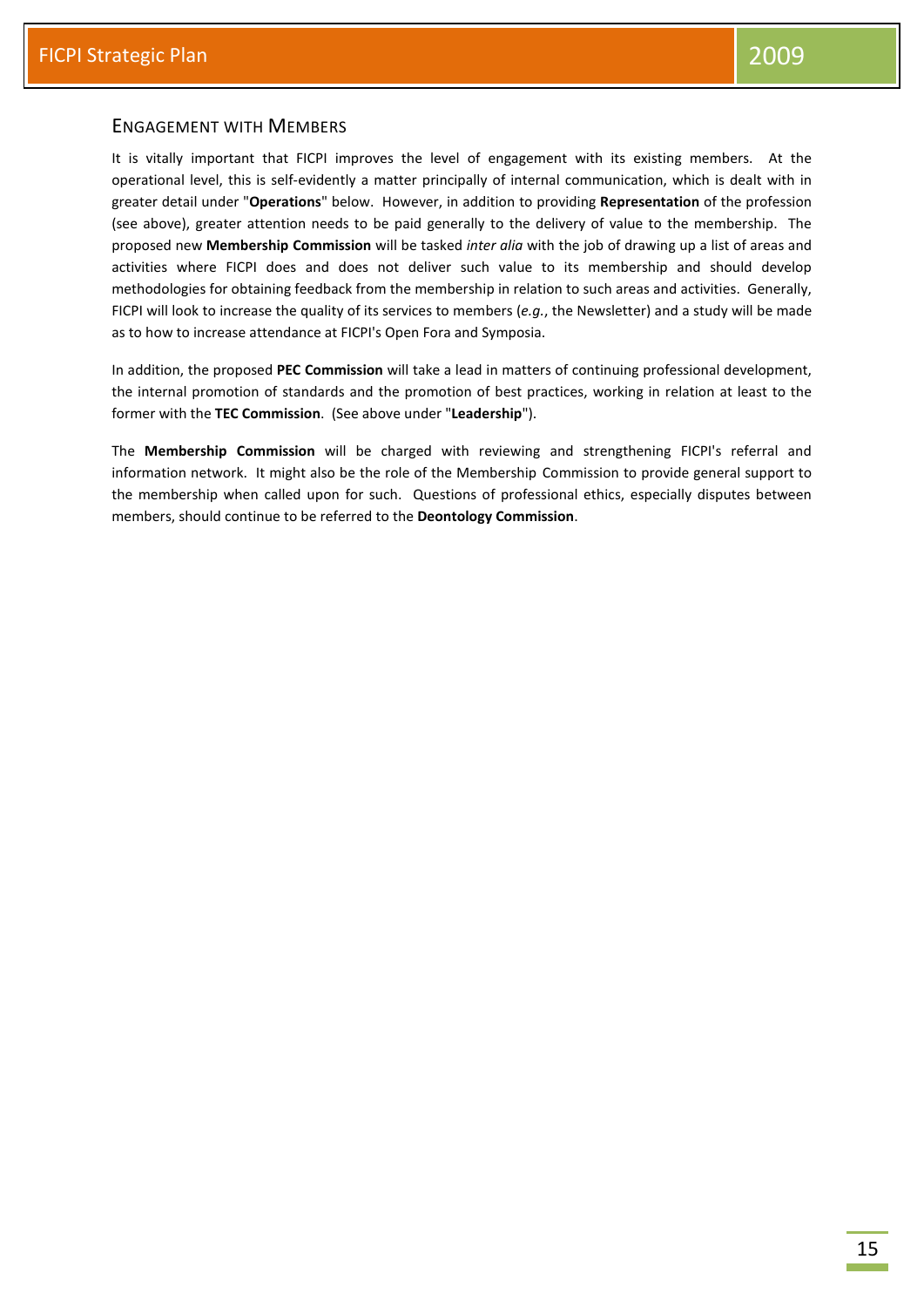## <span id="page-15-0"></span>II. MEMBERSHIP: OBJECTIVES

## <span id="page-15-1"></span>OBJECTIVE A: CLARIFIED CRITERIA FOR AND EXPECTATION OF MEMBERSHIP

<span id="page-15-2"></span>INITIATIVE 1: CRITERIA FOR AND CATEGORIES OF MEMBERSHIP

- (i) The criteria for membership of FICPI will be reviewed and, where necessary, clarified.
- (ii) The eligibility of trade mark attorneys for membership of FICPI will be reviewed and recommendations made.
- (iii) The potential for new categories of membership will be studied.

#### *Owner: Membership Commission*

<span id="page-15-3"></span>INITIATIVE 2: BENCHMARKING OF NATIONAL SECTIONS AND ASSOCIATIONS

(i) A benchmarking study will be carried out to identify differences in the criteria for membership of FICPI as between different national Sections and Associations.

#### *Owner: Membership Commission*

## <span id="page-15-4"></span>OBJECTIVE B: DEVELOPMENT OF NATIONAL SECTIONS AND ASSOCIATIONS

#### <span id="page-15-5"></span>INITIATIVE 1: MEMBERSHIP FEES

(i) The current membership fee structure provided for by Article 24 of the Statutes will be reviewed and recommendations made for revising such structure and/or the limits or amounts provided thereunder with the aim of incentivising members of National Sections and Associations to increase their number.

#### *Owner: Membership Commission*

## <span id="page-15-6"></span>OBJECTIVE C: ASSISTANCE FOR POTENTIAL MEMBERS/APPLICANTS IN DEVELOPING

## **COUNTRIES**

#### <span id="page-15-7"></span>INITIATIVE 1: TRAINING AND EDUCATION

(i) Measures for providing training and education to potential members/applicants in countries and regions where the profession is less well developed, including the remote delivery of education and training programmes *via* the Internet will be considered. Such assistance might be provided at the regional level where appropriate.

#### *Owner: TEC Commission*

## <span id="page-15-8"></span>OBJECTIVE D: ENHANCED ENGAGEMENT WITH MEMBERS

#### <span id="page-15-9"></span>INITIATIVE 1: NEWSLETTER

(i) The content, format, schedule and delivery of the Newsletter and other bulletins will be reviewed and recommendations for improvement made.

#### *Owner: Communications Commission*

#### <span id="page-15-10"></span>INITIATIVE 2: ATTENDANCE AT OPEN FORA AND SYMPOSIA

(i) Consideration will be given as to how to increase attendance at FICPI's Open Fora and Symposia.

#### *Owner: Communications Commission, TEC Commission and PEC Commission*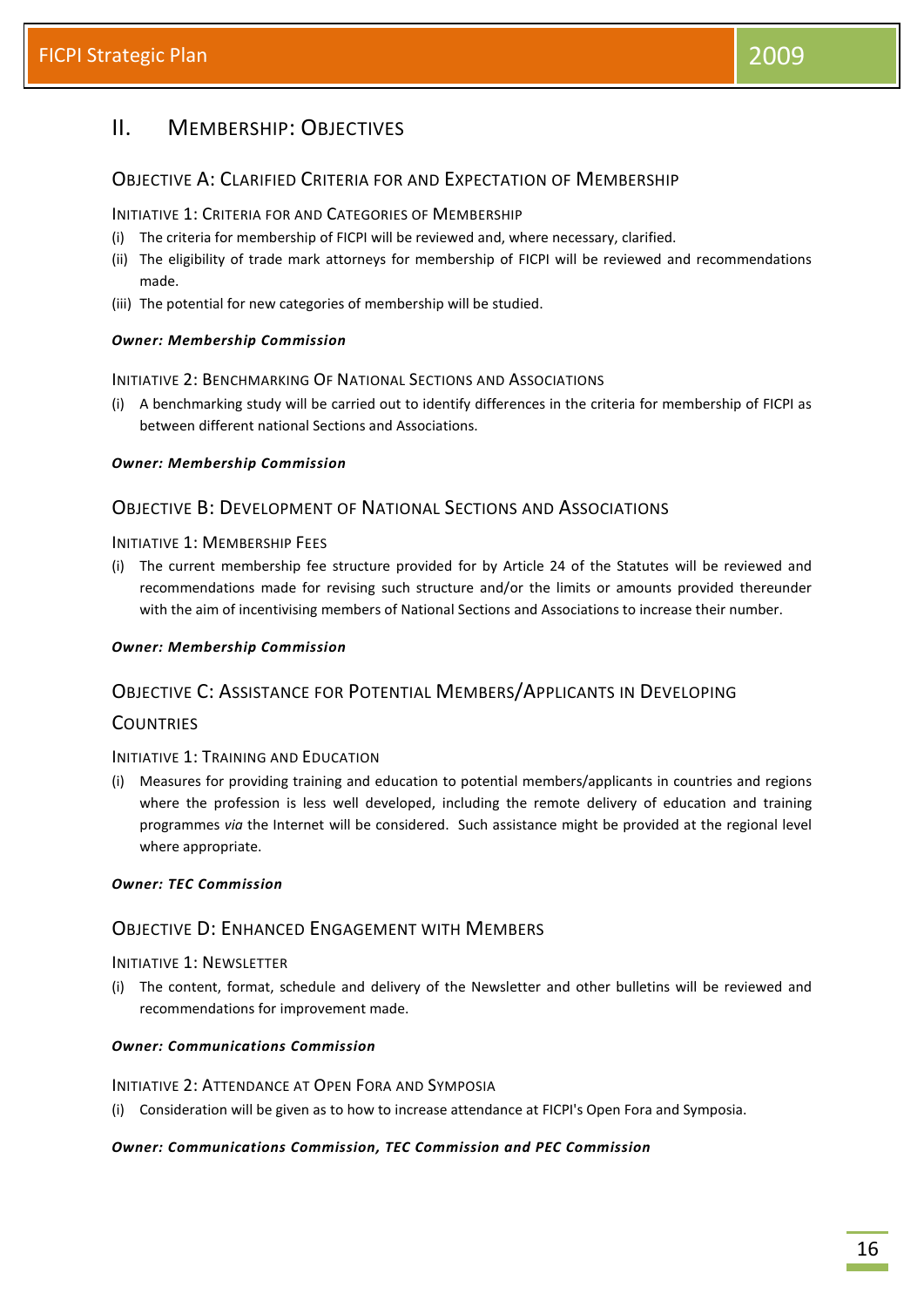#### <span id="page-16-0"></span>INITIATIVE 3: PARTICIPATION IN FICPI FUNCTIONS

(i) Membership of FICPI will be encouraged by active participation in FICPI functions.

#### *Owner: TEC Commission and PEC Commission*

## <span id="page-16-1"></span>OBJECTIVE E: UNDERSTANDING OF/STEPS TO ASSURE MEMBER SATISFACTION

#### <span id="page-16-2"></span>INITIATIVE 1: DELIVERY OF VALUE TO THE MEMBERSHIP

- (i) A list of areas and activities where FICPI delivers value to its members and where it is perceived to fail to do so will be drawn up.
- (ii) Methodologies will be developed for obtaining feedback from the membership in relation to such areas and activities.

#### *Owner: Membership Commission*

## <span id="page-16-3"></span>OBJECTIVE F: EXPANDED AND ENHANCED REFERRAL & INFORMATION NETWORK

#### <span id="page-16-4"></span>INITIATIVE 1: REFERRAL NETWORK

(i) Ways in which FICPI's international network of IP attorneys may be expanded and enhanced for the mutual benefit of its members will be studied, and recommendations will be made.

#### *Owner: Membership Commission*

<span id="page-16-5"></span>INITIATIVE 2: INFORMATION NETWORK

(i) Consideration will be given to ways in which FICPI's international network of IP attorneys can be leveraged to provide a better source of detailed, expert advice on matters of national/regional IP law and practice for the benefit of the membership.

#### *Owner: Communications Commission*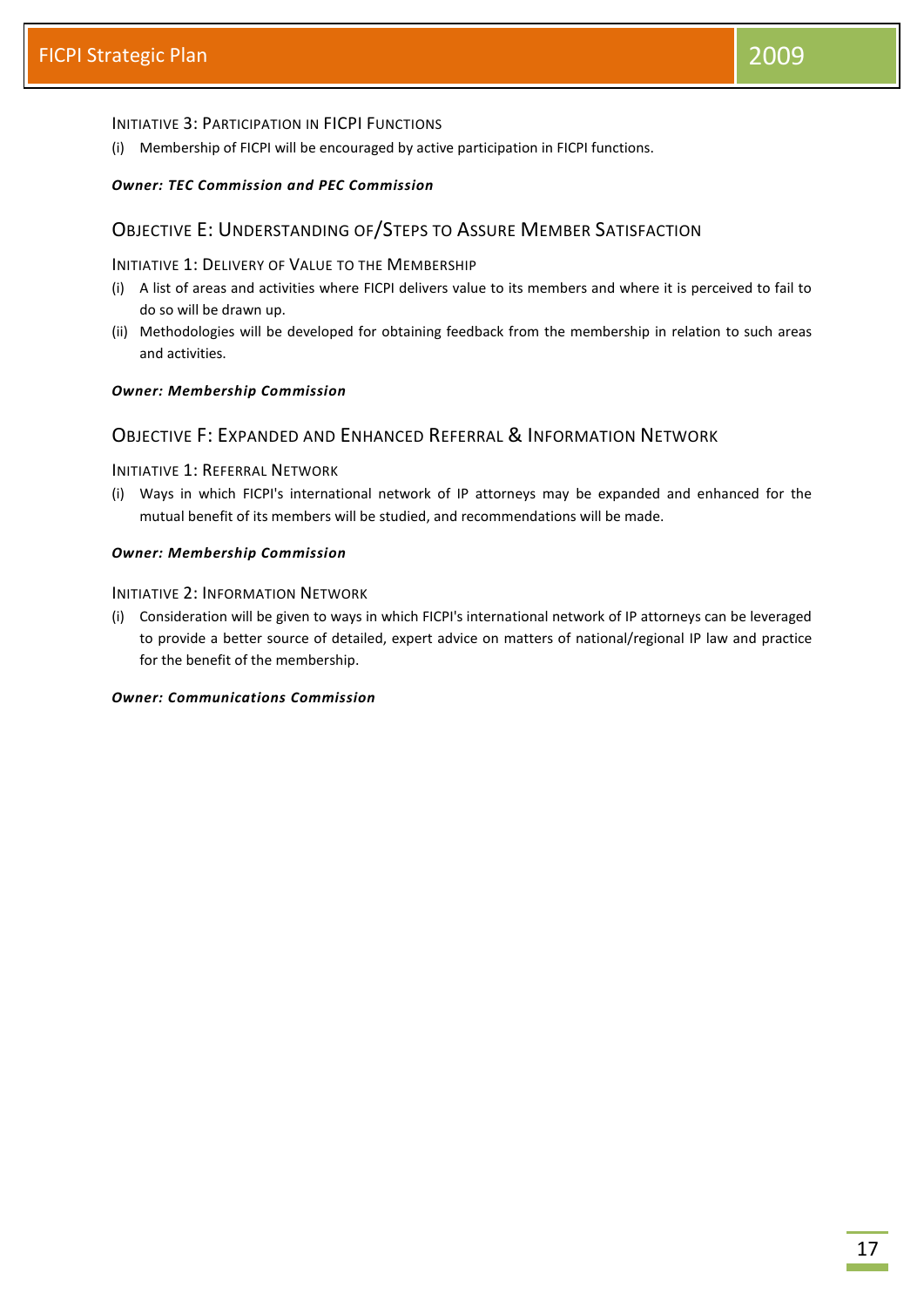## <span id="page-17-0"></span>III. BRANDING

*A greatly enhanced understanding and working impression of the value of FICPI globally will be stimulated.*

- $\ddot{+}$  Further Clarify and Internally Promote FICPI Standards of Excellence
- **Enhanced Global Image**
- External Communication/Press/Internet

There are two aspects to "**Branding**", namely the promotion of FICPI's Global Image and the Clarification and Internal Promotion of FICPI's Standards. In relation to the latter, there are two different, but related, kinds of standards: (i) FICPI's criteria for membership and (ii) the continuing standards of professional excellence that are applicable to FICPI members, both of which are dealt with above under "Membership". The question of External Communication is properly a matter of **Operations**, and is dealt with below.

On the Global Image front, FICPI evidently suffers from a branding problem. This is alluded to above, where it is mentioned that there is at least anecdotal evidence that many IP professionals around the world are simply unaware of the existence of FICPI or what it stands for. This is a serious deficiency, and FICPI will take steps to define and promote its brand. This is a matter for the **Communications Commission**.



FICPI will take steps to develop its "corporate identity." The image of FICPI is dependent upon a common corporate identity and a clear line of authority. Templates for letterheads, newsletters, bulletins and other official FICPI documents and style-guides for their use will be established, preferably by external corporate communications consultants. A style-guide consistent with this will also be developed for use on the FICPI website. The corporate identity will be devised in consultation and with the approval of the **Bureau** and other senior members of FICPI who are able to enunciate what FICPI stands for and its 'brand values'.

The **Communications Commission** will be asked to draw up an action plan for promoting the FICPI brand globally, including, for example, a selective advertising campaign and targeted sponsorship of relevant events. For instance, FICPI may reinforce its presence by placing material in magazines and journals that enhance the reputation of FICPI and encourage enrolment. A number of informational advertisements may be desirable. An advertising budget will need to be established.

In pursuing these initiatives, the special and unusual aspects and rules of the IP profession will be taken into account, as well as the pluralistic nature of FICPI, particularly the cultural differences between members of Latin, Asian or Northern origin who form the various national Sections and Associations and their different approaches to any given action or problem, this diversity being one of the most valuable assets of FICPI. As a consequence it is inevitable that any specific initiatives for promoting the FICPI brand will originate from within the Federation with the agreement of the ExCo before being passed to external consultants where appropriate.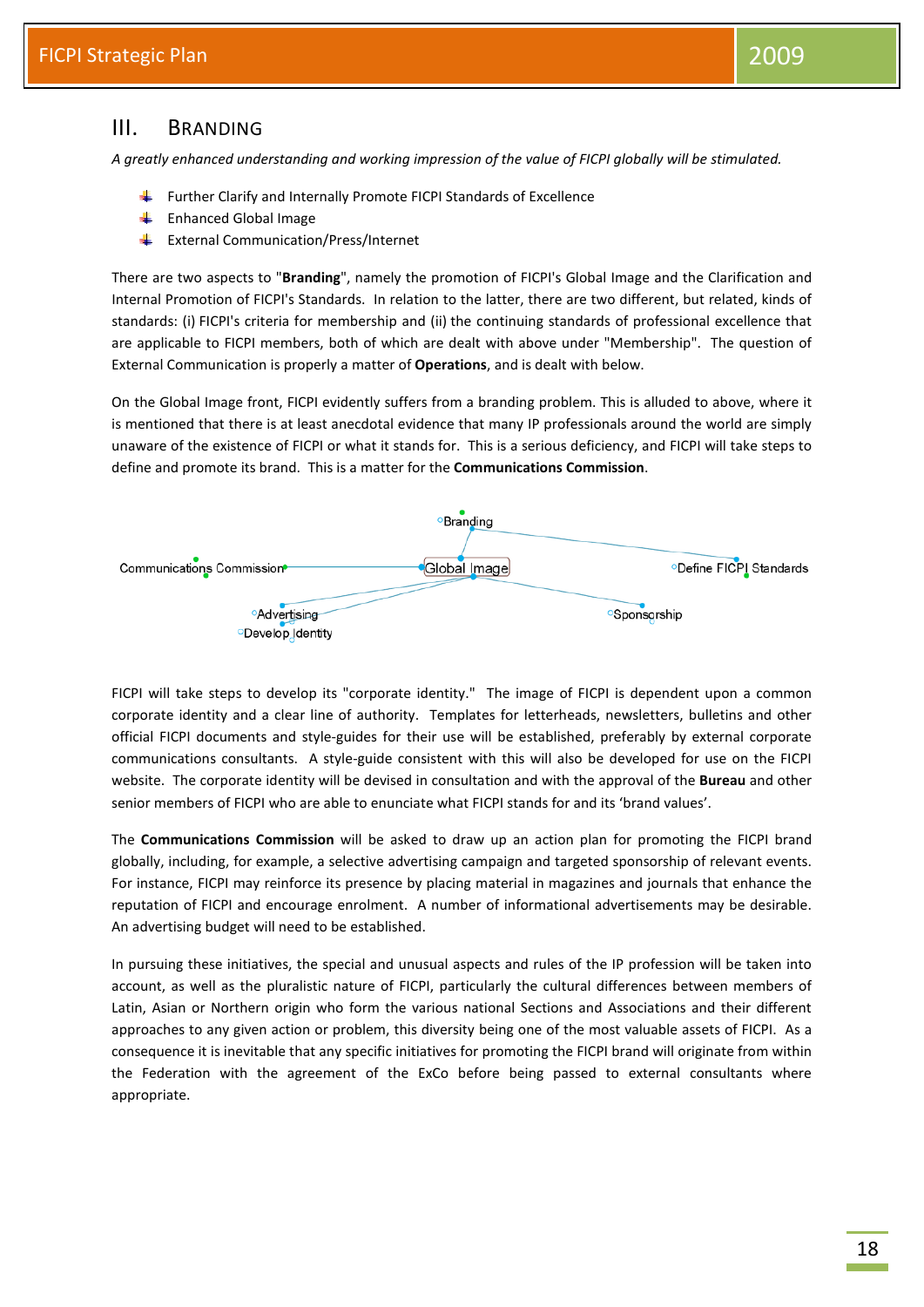FICPI will also consider joining with international organisations such as WIPO, the EPO and OHIM in sponsoring the, now annual, *IP Summit* that is held in Brussels by *Premier Cercle[4](#page-18-0)* . FICPI will endeavour to communicate the brand message that it stands for an essential element of the IP system, namely the "free profession", and is not "just another" organisation with a general interest in IP issues. FICPI will consider engaging the services of an outside design agency or corporate communications consultant to provide advice in relation to this important matter. For instance, consideration will be given to engaging a professional marketing/promotion consultant, and an estimate of the likely costs associated with this will be acquired.

The clarification and internal promotion of FICPI's standards of professional excellence will be a task for the new **PEC Commission** that is proposed above. In this connection, all FICPI members might be provided with background information and marketing materials on FICPI, since many members make presentations to or meet potential new members during the normal course of business. Some materials are already available, but are not widely distributed. An information pack might be developed explaining FICPI's membership criteria, its work and goals. The Internet will doubtless play a significant part in this initiative.

<span id="page-18-0"></span><sup>&</sup>lt;sup>4</sup> <http://www.premiercercle.com/ips2008/>The attendance at this event has increased from about 450 in 2004 to almost 900.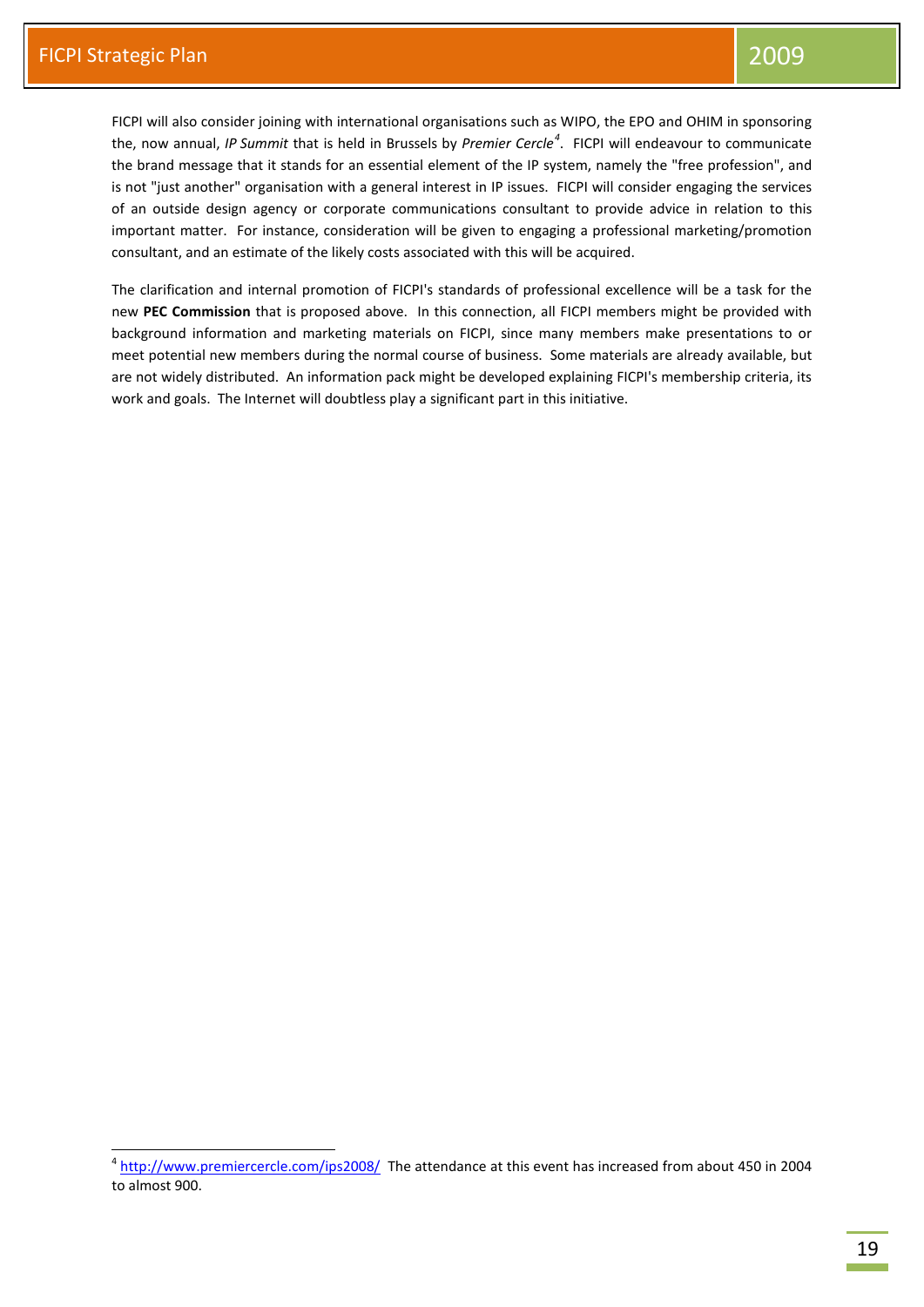## <span id="page-19-0"></span>III. BRANDING: OBJECTIVES

## <span id="page-19-1"></span>OBJECTIVE A: ENHANCED GLOBAL IMAGE

#### <span id="page-19-2"></span>INITIATIVE 1: DEFINE & PROMOTE BRAND

- (i) FICPI's corporate identity will be developed.
- (ii) Templates for letterheads, newsletters, bulletins and other official documents and style-guides will be created.
- (iii) An action plan will be drawn up for promoting the brand globally. This might include advertising in magazines/journals or sponsorship of events. An advertising budget will be established.
- (iv) Consideration will be given to engaging a professional marketing/promotion consultant.
- (v) Specific marketing/promotional initiatives will be originated from within FICPI with the approval of the ExCo before being developed or carried out by external consultants (where appropriate).

#### *Owner: Communications Commission*

## <span id="page-19-3"></span>OBJECTIVE B: INTERNAL PROMOTION OF STANDARDS

#### <span id="page-19-4"></span>INITIATIVE 1: INFORMATION PACK FOR MEMBERS

- (i) An information pack will be developed explaining FICPI's membership criteria, its work and goals. The pack will contain *inter alia* background information and marketing materials on FICPI.
- (ii) All FICPI members will be provided with a copy of the information pack.
- (iii) Relevant information will be posted on FICPI's website.

#### *Owner: PEC Commission*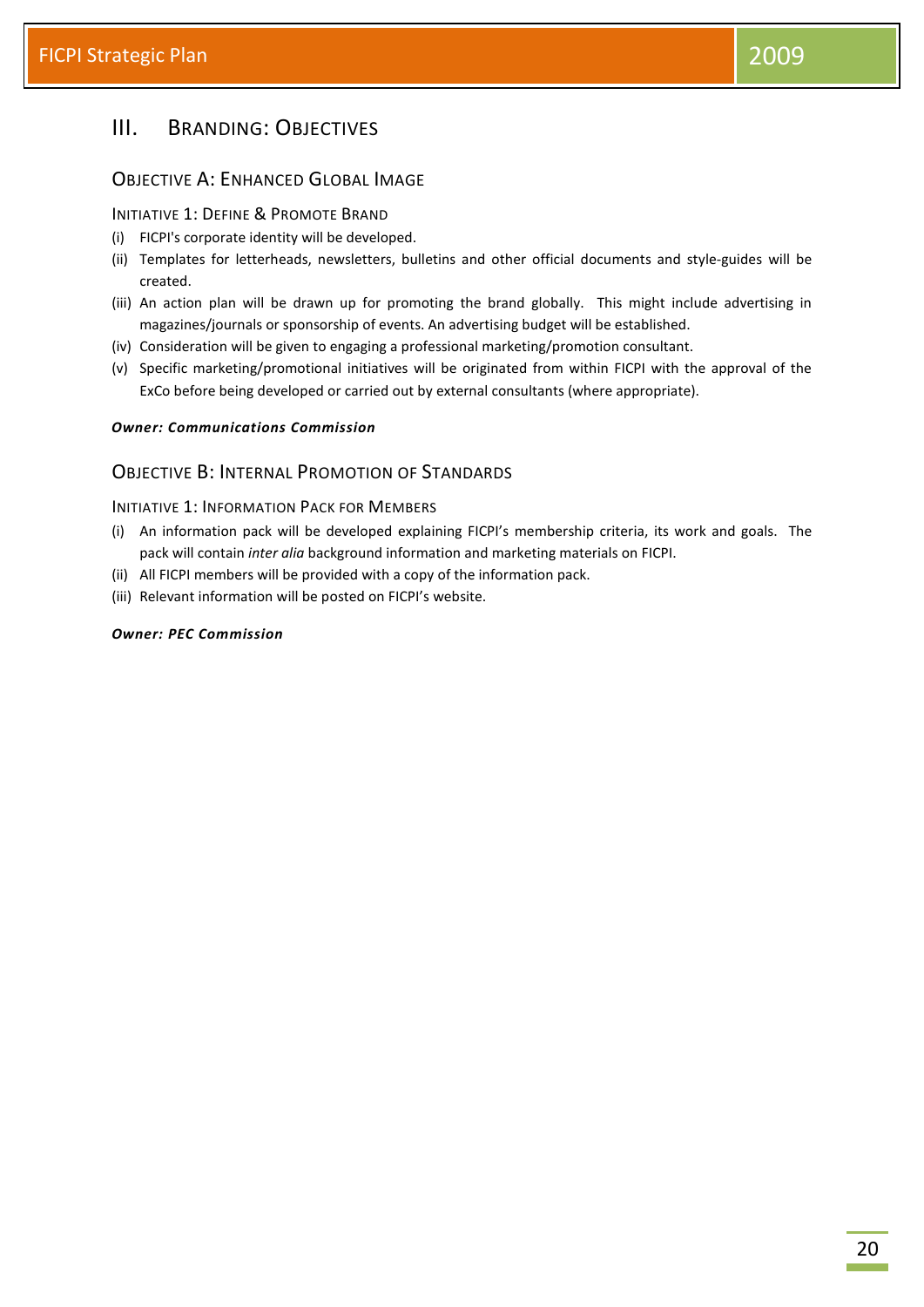## <span id="page-20-0"></span>IV. SKILLS

*FICPI will be a primary force in improving the professional capabilities of the membership worldwide.*

- $\ddot{+}$  Acknowledged Strength in Training/Education
- $\frac{1}{\sqrt{1}}$  Key Role in Professional Development / Enhancement
- **Promotion of Advanced Practice Management Methods**

|                                             | Branding                             |
|---------------------------------------------|--------------------------------------|
|                                             | Develop Membership                   |
| <b>OInternal Affairs</b>                    | ·Strategic Plan<br><b>Covernance</b> |
| Skills                                      | <b>Leadership</b>                    |
|                                             | Operations                           |
| <b>•Continuing Professional Development</b> | ●Training & Education                |

**Skills** is an area of critical importance to the long-term health and vitality of FICPI as an organisation. The **Criteria for Membership** of FICPI, mentioned above, set FICPI apart from other international nongovernmental organisations interested in IP (*e.g.*, AIPPI). Government proposals, such as the Community patent and the recent proposal by the French government to merge the two professions of IP attorneys and barristers into one, raise the question of what is an IP attorney. If the independence and standing of the profession is to be enhanced or preserved, and if courses are to be properly structured, then it is necessary to have a clear idea of the appropriate criteria that qualify a person as an IP attorney. A workshop was held at the Cape Town ExCo (2000) to consider the resolution<sup>[5](#page-20-1)</sup> passed by the ExCo in Cannes (1988) and to refine it.

At a time when the general value of intellectual property is on the rise, producing great strains on the IP system, there is a need for FICPI to define and assert high standards of professional competence - the hallmark of FICPI. FICPI will resist government efforts to lower qualification standards. The FICPI brand will be developed as a "badge of quality" for IP professionals around the world.

In Seville (2007), the ExCo adopted a resolution urging that in order to maintain the status and profile of the IP profession, "... *measures should be taken to protect and strengthen an independent, self-regulating, wellqualified profession of patent attorneys in all countries and regions, including the provision of a legally protected title for patent attorneys who have acquired the requisite specialist skills and experience, and the maintenance and publication of an official register of patent attorneys[6](#page-21-2)* ". FICPI will therefore work to guide policymakers at the national and supra-national levels to establish appropriate qualification criteria and professional designations.

As an adjunct to this, FICPI will provide the opportunity and resources to enable these criteria to be achieved. The status of FICPI depends upon the establishment of recognised qualifications and training programmes.

- *(a) theoretical training in Intellectual Property Law; and*
- *(b) practical training under the supervision of a qualified practitioner*.
- <sup>6</sup> EXCO/ES07/RES/001 "*Recognising the Unique Skills of the Patent Attorney Profession*"

<span id="page-20-1"></span> $<sup>5</sup>$  Resolution 1 of the Cannes EXCO (1988) urged the authorities of all countries:</sup>

<sup>(</sup>*1) to publish a list of officially recognised qualified practitioners in intellectual property matters,*

*<sup>(2)</sup> that such official recognition should be accompanied at least by the right to use a protected denomination;*

*<sup>(3)</sup> that such official recognition should not be obtained without passing an official examination after periods of:*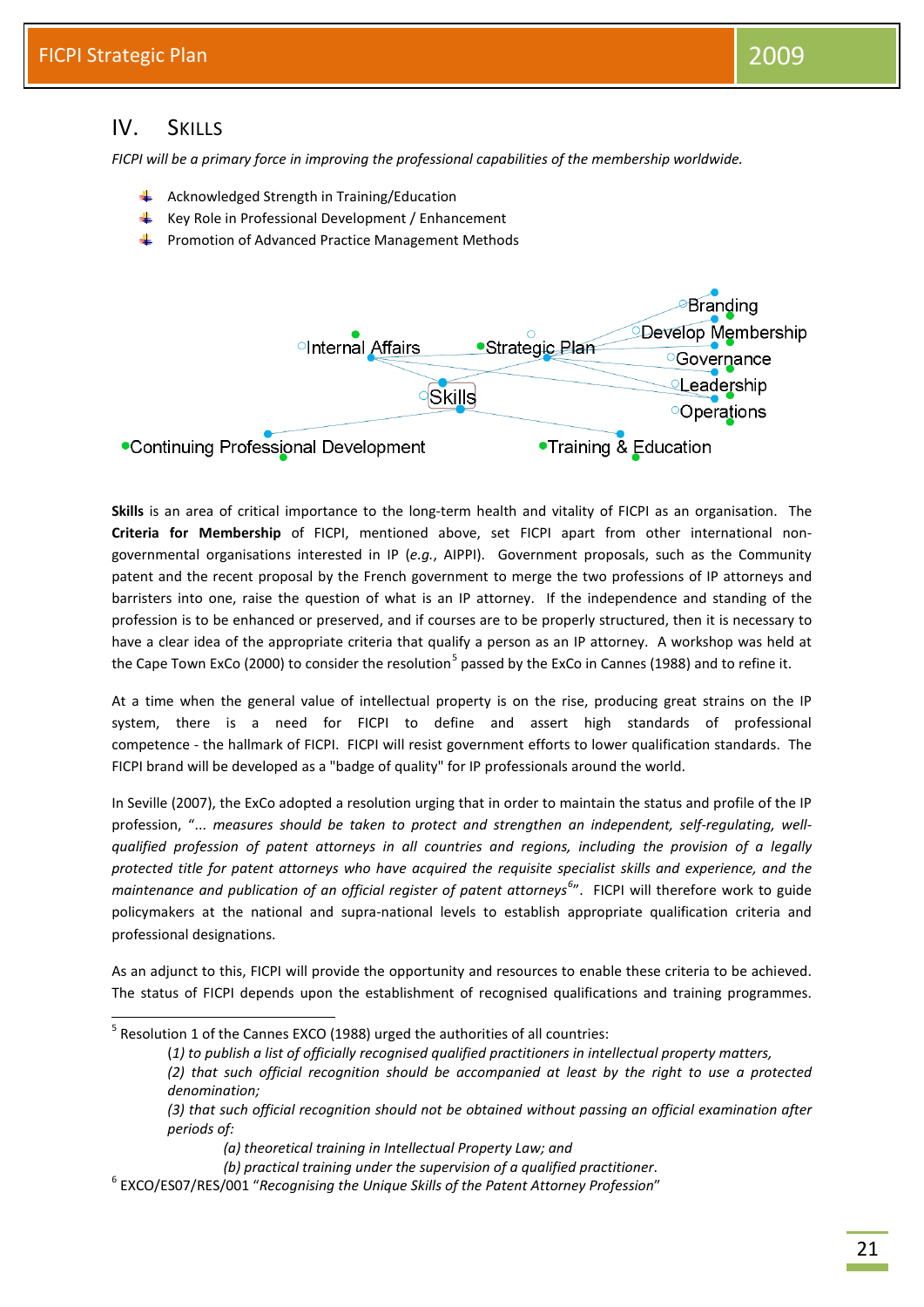The enhancement of training is of paramount importance and requires cooperation with other organisations, both professional and governmental. Standard of qualification and continuing education may be considered together with a recognised international designation as the ultimate objective.

It is evident that many patent offices, especially those that are members of the Trilateral Cooperation, are struggling to cope with the sheer volume of applications that are being made for the grant of IP rights, especially in the field of patents. At the same time it is evident that many applications of dubious quality or scope are being filed which is contributing significantly to the problem. The problem is further compounded by the difficulties faced by the profession and IP offices alike in protecting inventions in new technological areas. In the interests of the IP system at large, and in the interests of FICPI as an organisation, FICPI will endeavour to work in partnership with the IP offices to solve such workload problems. In part, this means FICPI addressing and taking a leadership stance in relation to the quality of the work being done by patent professionals internationally.

The question of "**Skills**" breaks down into two distinct areas: "**Training & Education**" and "**Continuing Professional Development**".

Primary responsibility for Training & Education and Continuing Professional Development should remain with the **TEC Commission**.

#### <span id="page-21-0"></span>TRAINING & EDUCATION



The **SEAD** and **EUROSEAD** courses are of significant value to FICPI's brand and contribute to the development of the profession around the world, notably in Southeast Asia and Eastern Europe. FICPI will continue with these important programmes under the direction of the **TEC Commission**. Further, as mentioned above, it is suggested that the TEC Commission should develop other course content that can be delivered remotely, *e.g*., via the Internet in order to reach professionals in countries and regions where the profession is less concentrated. In this context, the possibility of cooperating with other IP organisations, e.g., AIPLA will be explored.

#### <span id="page-21-1"></span>CONTINUING PROFESSIONAL DEVELOPMENT



Continuing Professional Development is an area where FICPI does and can continue to deliver value to its membership. FICPI will continue to run the European **Open Fora** and should develop a regular **Symposium** in the Far East and possibly elsewhere.

<span id="page-21-2"></span>As appropriate, FICPI will continue to run *Ad Hoc Courses* such as the Masters Course in US Patent Drafting.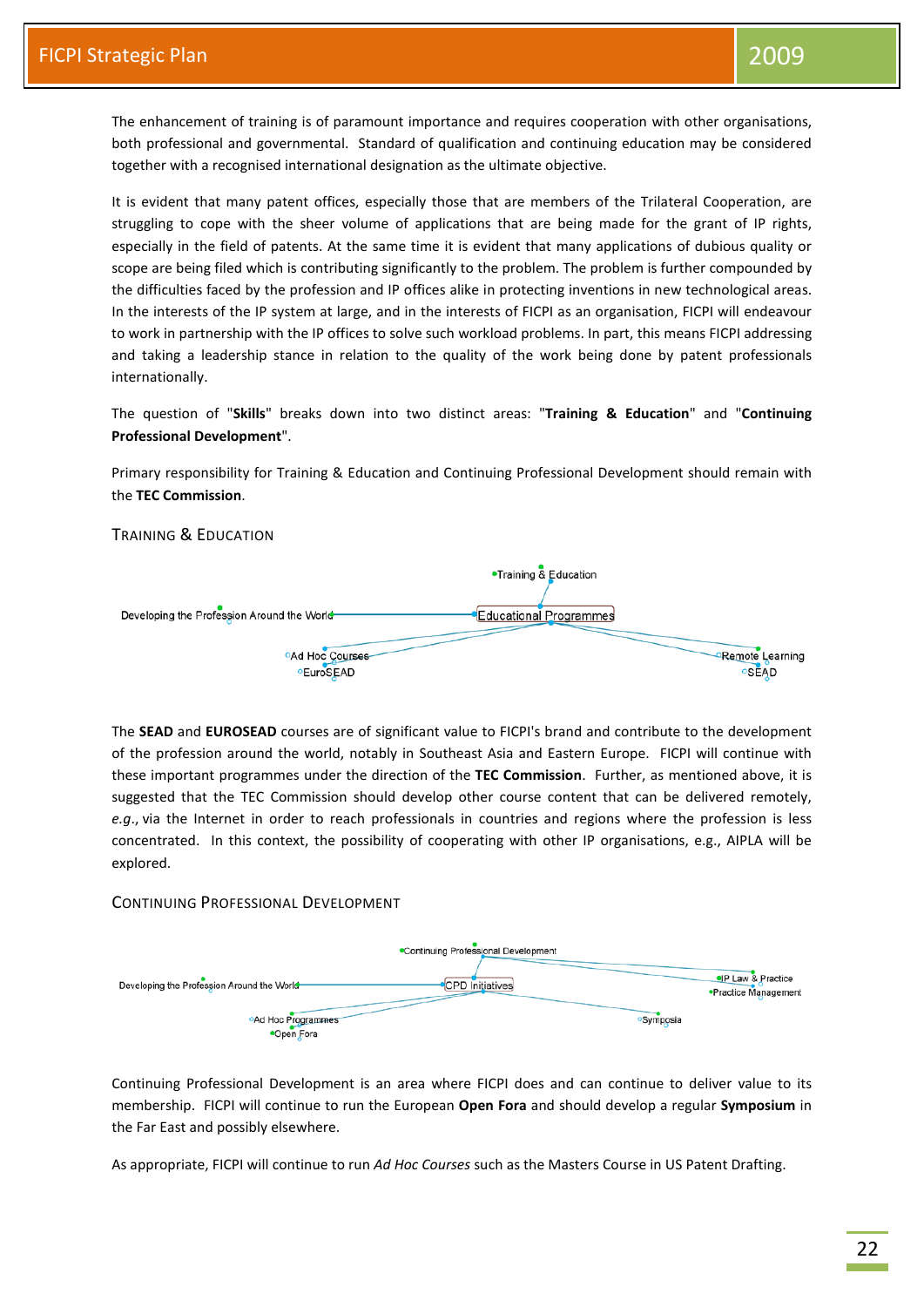Continuing Professional Development comprises aspects of IP law and practice and also practice management. As at present, the **CET** will be requested to provide course content and speakers on matters of IP law and practice, whereas the proposed **PEC Commission** will provide course content on practice management and other issues related to professional practice.

As discussed in more detail below under "**Operations**," the logistics for substantially all of FICPI's meetings will be handled by the Secretariat, but for each major event such as a Forum or Symposium, a Programme Manager will be appointed with overall responsibility for the course content. Generally, the Programme Manager will be a member of the TEC Commission PEC

In order to maintain relevance of qualifications, FICPI members and/or their trainees require access to appropriate academic courses leading to academic designations. Contact will be made with academic institutions presently involved in IP to identify further training opportunities suited to postqualification/Continuing Professional Development of IP attorneys. A short list of institutions will be drawn up.

As FICPI has a limited means, additional sources of funding or **sponsorship** for educational and Continuing Professional Development programmes will be sought. Responsibility for this should lie primarily with the TEC Commission, which will also advise how the money raised should be spent.

Consideration will be given by the **PEC Commission** to a mentoring programme, whereby senior or retired FICPI members might volunteer to mentor younger members or their firms under a FICPI umbrella.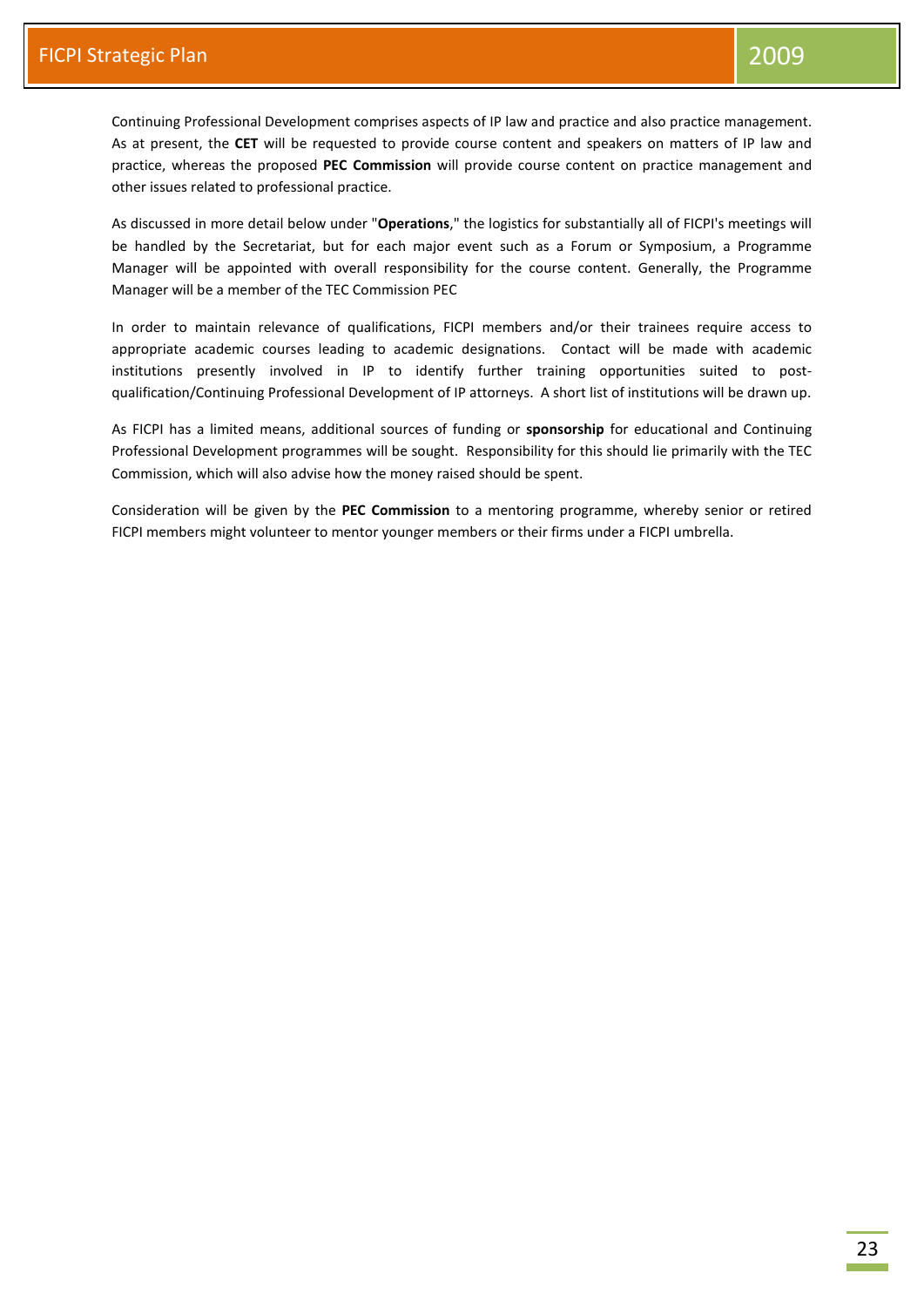## <span id="page-23-0"></span>IV. SKILLS: OBJECTIVES

## <span id="page-23-1"></span>OBJECTIVE A: MAINTAIN STATUS AND PROFILE OF THE IP PROFESSION

<span id="page-23-2"></span>INITIATIVE 1: QUALIFICATION AS AN IP ATTORNEY

- (i) Previous materials (Cannes resolution, 1988, Cape Town workshop report, 2000) relating to the criteria for qualification as an IP attorney will be reviewed and a clear definition of the appropriate criteria will be drawn up.
- (ii) The Kirby Report will be updated with information received from the ExCo delegates for the Sydney ExCo.
- (iii) The updated report will be distributed to international organisations, governments and other interested parties.

#### *Owner: PEC Commission*

<span id="page-23-3"></span>INITIATIVE 2: DEFENCE OF THE PROFESSION

- (i) Instances of government efforts to lower qualification standards for IP attorneys will be collected and documented.
- (ii) Consideration will be given as to what steps might be taken to introduce appropriate qualification criteria, a legally-protected title for IP attorneys and an official register of the same in states/regions where none currently exists.
- (iii) Working with the delegates, consideration will be given to how the profession of IP attorney might be defended in countries or regions where it is currently under threat (*e.g.,* France).

#### *Owner: PEC Commission*

#### <span id="page-23-4"></span>INITIATIVE 3: PARTNERSHIP WITH IP OFFICES

- (i) Steps will be taken to ascertain from leading IP offices the reasons for the current backlogs of unexamined patent applications and why much work product filed with such offices is regarded as being of poor quality. This might be assisted by conducting interviews with examiners.
- (ii) A report of FICPI's findings will then be drawn up and recommendations will be made.
- (iii) The final report will be disseminated amongst FICPI members and other interested parties, and FICPI will look at ways in which the problems identified in the report might be tackled, where appropriate in partnership with the IP offices.

#### *Owner: CET*

#### <span id="page-23-5"></span>OBJECTIVE B: ASSISTANCE FOR APPLICANTS IN DEVELOPING COUNTRIES

#### <span id="page-23-6"></span>INITIATIVE 1: REMOTE LEARNING

(i) Consideration will be given as to how training programmes, seminars and the like might be delivered to patent attorneys and their trainees around the world, especially in countries with a developing IP system. In particular, consideration will be given to the provision of "remote learning" programmes, including the use of the Internet, *e.g.,* "webinars".

#### *Owner: TEC Commission*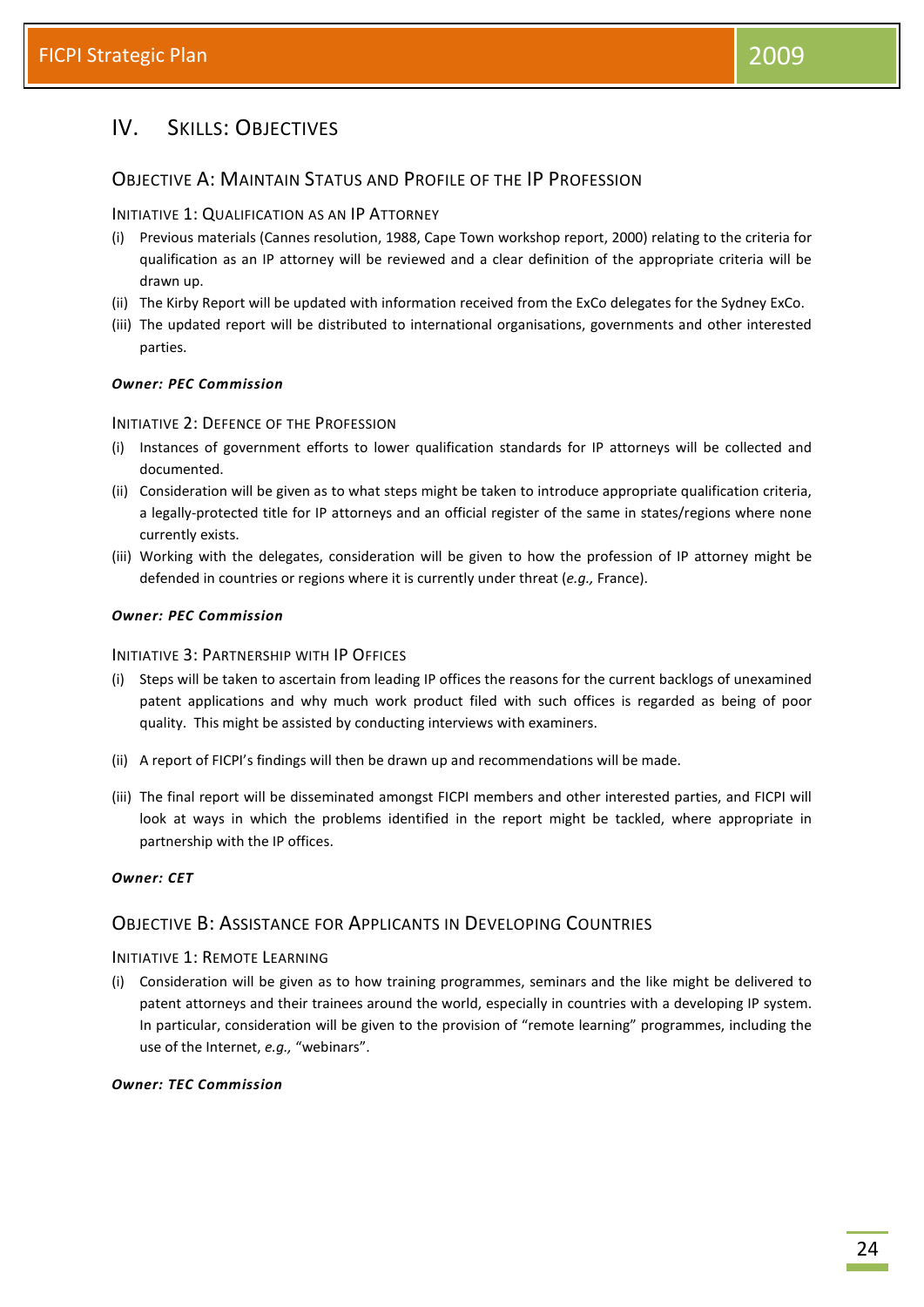## <span id="page-24-0"></span>OBJECTIVE C: CONTINUING PROFESSIONAL DEVELOPMENT

#### <span id="page-24-1"></span>INITIATIVE 1: MASTERS COURSES IN IP

(i) Consideration will be given to the organisation of further *ad hoc* "masters" courses for qualified IP attorneys.

#### *Owner: TEC Commission*

#### <span id="page-24-2"></span>INITIATIVE 2: PARTNERSHIP WITH ACADEMIC INSTITUTIONS

(i) Contact will be made with academic institutions involved in IP to identify further training opportunities suited to post-qualification/Continuing Professional Development of IP attorneys. A short list of such institutions will be drawn up.

#### *Owner: TEC Commission*

#### <span id="page-24-3"></span>INITIATIVE 3: FICPI MENTORING PROGRAMME

(i) Consideration will be given to the establishment of a mentoring programme under the FICPI umbrella, whereby senior or retired members of FICPI would volunteer to mentor younger members or their firms, especially in relation to practice management issues.

#### *Owner: PEC Commission*

## <span id="page-24-4"></span>OBJECTIVE D: SPONSORSHIP

<span id="page-24-5"></span>INITIATIVE 1: ADDITIONAL SOURCES OF FUNDING FOR EDUCATION

- (i) Additional sources of funding or sponsorship for FICPI's educational and Continuing Professional Development programmes will be sought.
- (ii) Recommendations will be made as to how the money raised should be spent.

#### *Owner: TEC Commission*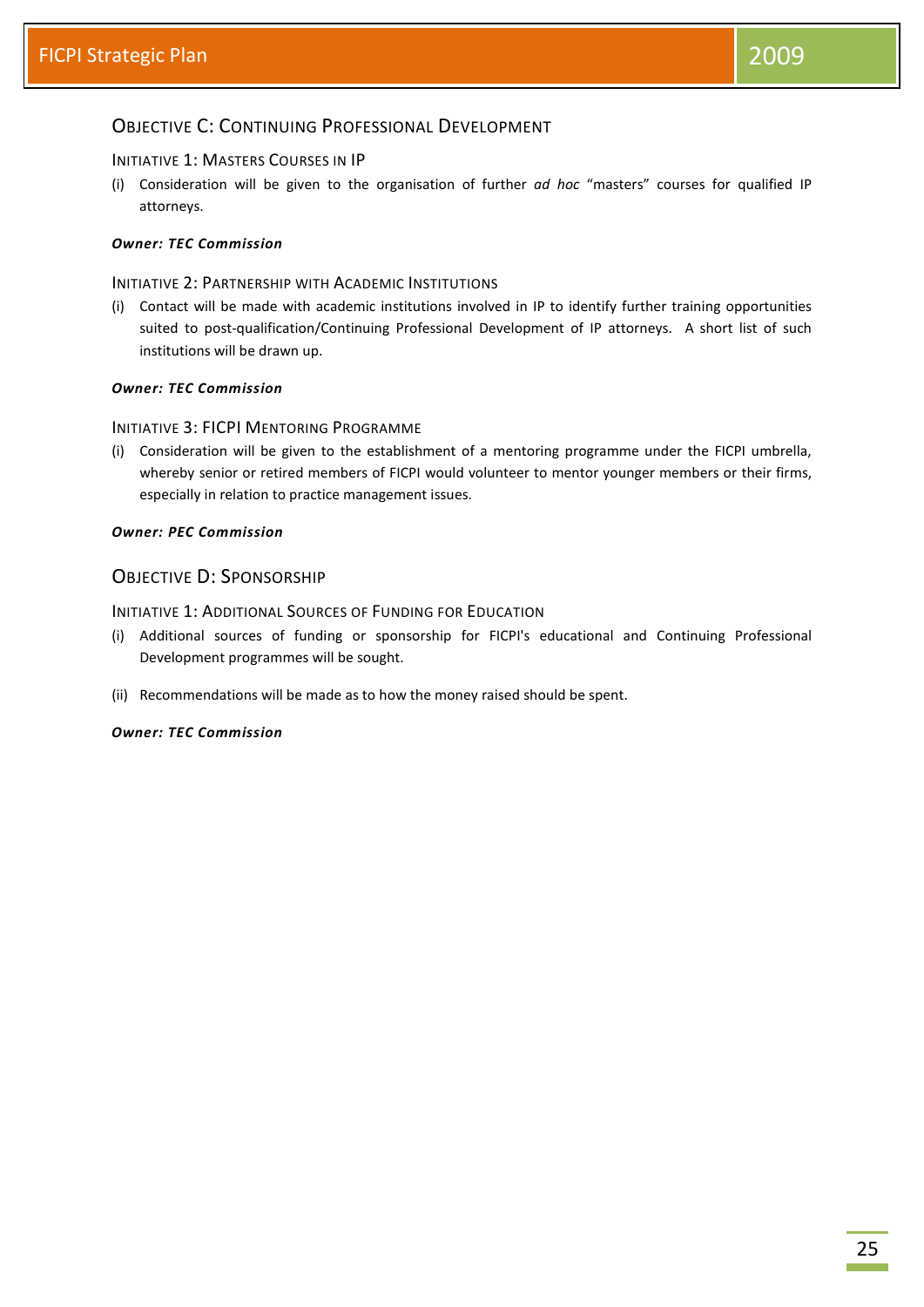## <span id="page-25-0"></span>V. OPERATIONS

*More effective operational and administrative measures will be established and promoted throughout FICPI.*

- **Infrastructure/Governance** 
	- Formalized Planning Processes
	- Planning Calendar
		- **10 Year Horizon**
		- **5 Year Full Plan**
		- Annual Initiative Update
	- Formal Procedures for Tracking and Updating Progress
- **↓** Internal Communications/Internet

**Operations** is a subset of FICPI's **Internal Affairs**.



<span id="page-25-1"></span>**Governance** is also a subset of Internal Affairs, but is not really part of **Operations**.

#### **OPERATIONS**

**Operations** involves numerous roles as follows:



#### <span id="page-25-2"></span>ADMINISTRATION

**Administration** involves the maintenance of Membership Lists as well as the Invoicing and Collection of membership fees from members. Invoicing and collections are currently matters for the **Treasurer General**, whereas the membership lists are maintained by the **Secretariat**.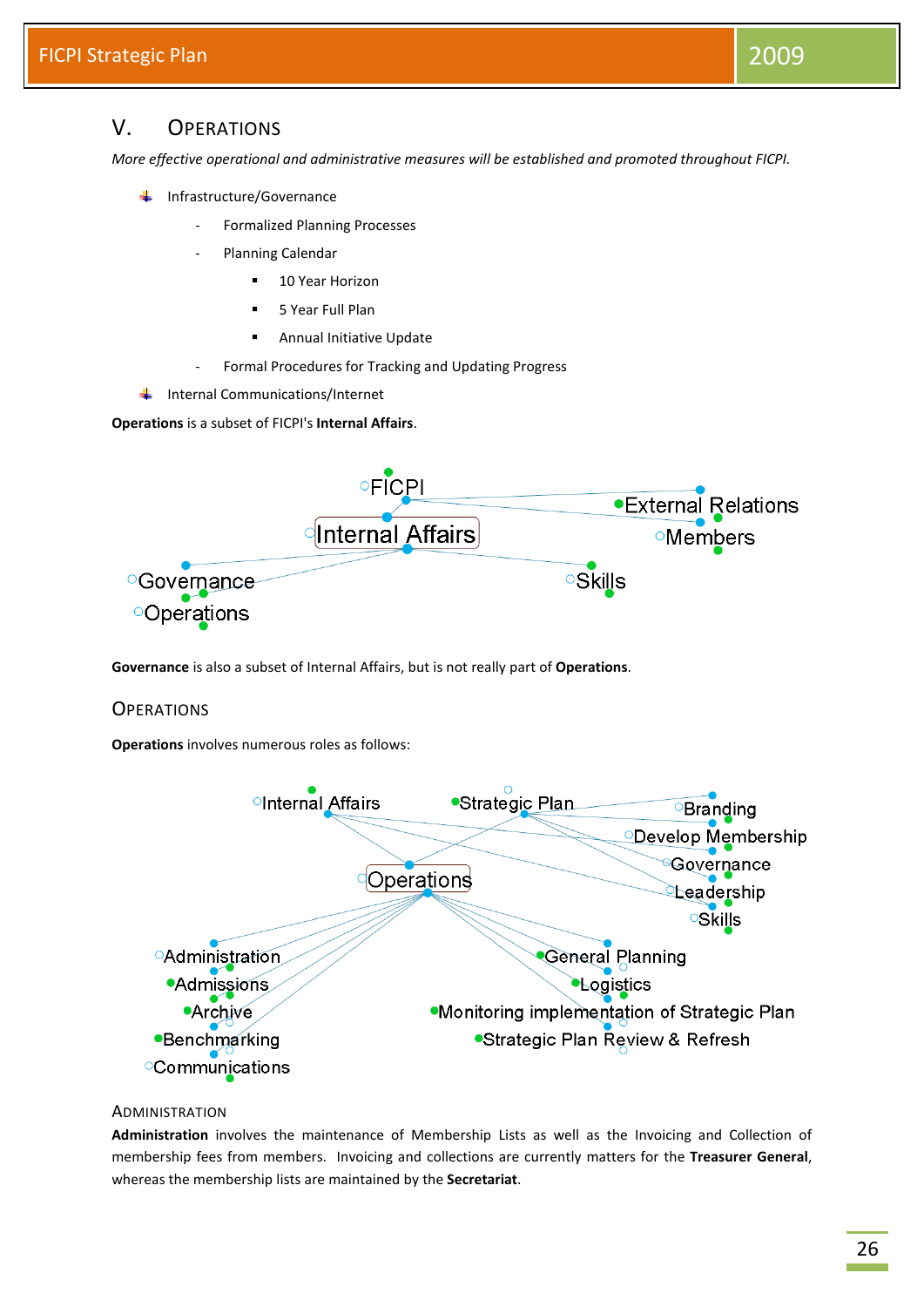#### <span id="page-26-0"></span>ADMISSIONS

**Admissions** are handled by the **Admissions Commission**, but enquiries regarding admissions are handled by the Secretariat.

#### <span id="page-26-1"></span>ARCHIVE

The **FICPI Archive**, that is to say FICPI's collection of documents, will also be maintained by the **Secretariat**. In this regard, FICPI has a wealth of information collected over the years on many issues. It is largely accessible only by personal memory. A centralised archive with search and retrieval capabilities would facilitate the work of FICPI and, ultimately, would be incorporated into the website. As a first step, the past resolutions will be collected and organised, followed by recent ExCo papers. Allowance may be made in the budget for data entry assistance. Information on national or regional law changes or IP cases that is provided by the delegates in the ExCo country reports will also be made available on the website in a more accessible manner.

#### <span id="page-26-2"></span>**COMMUNICATIONS**

**Communications** (as an operation) involves both **External Communications** and **Internal Communications**.



The Federation's **External Communications** currently principally involve relations with the Press and also the Website, in addition to matters of advertising and sponsorship which are dealt with under "**Branding**" above.

**Press Relations** should be handled by the **Communications Commission**.

#### **WEBSITE**

The **Website** is of critical importance to FICPI's operations and communications, both internally and externally, and involves inputs, not only from **External Communications**, but also from **Internal Communications**. The Website should therefore be seen as a resource that is shared by numerous different functions within the Federation. Steps will be taken to expedite completion of the new website. It is important that the website should comprise electronic business functionality, including the facility for accepting credit card payments for membership fees, event registration fees, etc.

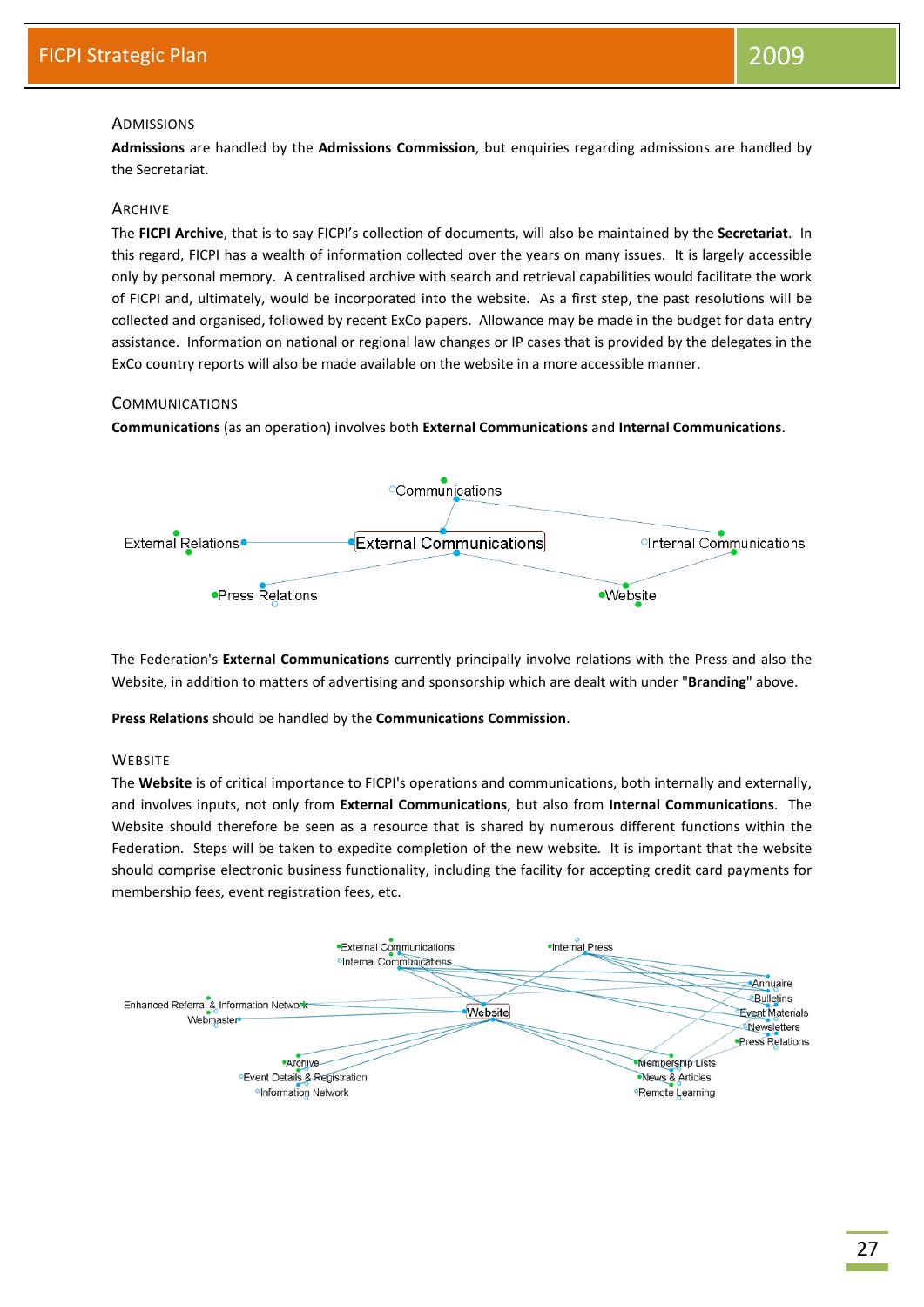#### INTERNAL PRESS FUNCTION

As discussed in more detail below, responsibility for the "mechanics" ("Internal Press") of producing all of FICPI's publications (internal and external) will be taken into the Secretariat, thereby freeing up the Communications Commission to deal with Exhibitors and Sponsorship, the Federation's Global Image, content for the Newsletters and other publications that may be initiated (*e.g., ad hoc* "alerts") or re-initiated (*e.g.*, EXCO News) and relations with the press.

**Internal Communications** are closely related to the objective of enhancing **Engagement with Members** discussed above under Membership:



The principal **Internal Communications** tools are currently the Newsletter, the website, and the Annuaire. As noted above, responsibility for publishing the Newsletter and the Annuaire, as well as possible additional publications in the future, will be handled by the "Internal Press" function of the **Secretariat**.

The **Communications Commission** will be charged with responsibility for sourcing content for the Newsletter and website as well as the possible *ad hoc* "alerts" and the like, and the usual source of such content would be the **CET** as well as **national Sections** and **member Associations**.

The online provision of the **Archive** will be the responsibility of the **Secretariat**, as will maintenance of the online **Membership List**, as well as other online, essentially administrative material, such as information on upcoming events and registration details. The **TEC Commission** will provide online course content for remote learning, as mentioned above.

#### <span id="page-27-0"></span>GENERAL PLANNING

**General Planning** will be the responsibility of the Bureau.

#### <span id="page-27-1"></span>**LOGISTICS**

**Logistics** will continue to be handled by the **Secretariat**, such logistics including the organisation of events and the provision of other office services.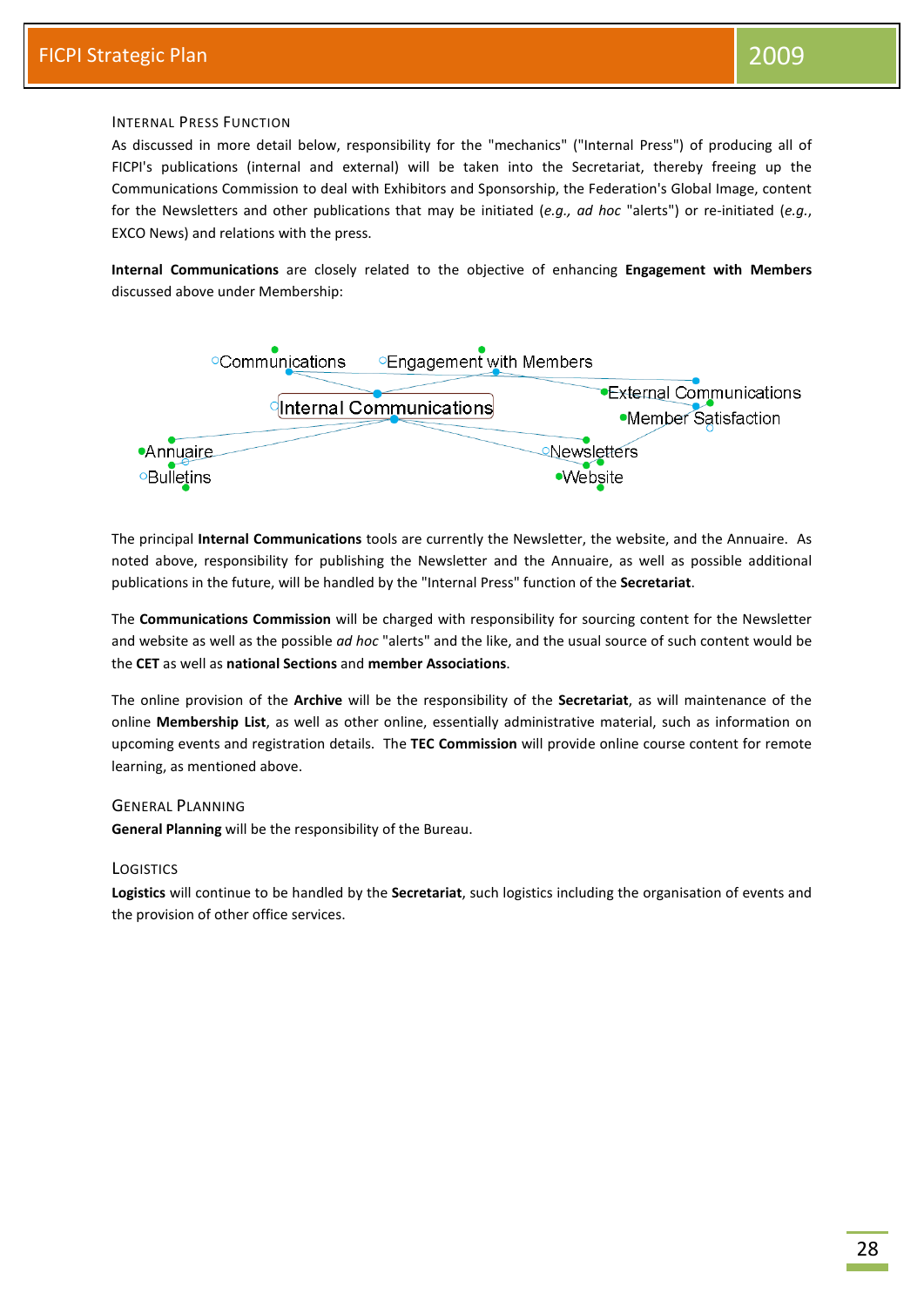

#### <span id="page-28-0"></span>THE STRATEGIC PLAN

Responsibility for **Monitoring Implementation of the Strategic Plan** as well as periodic **Reviewing and Refreshing of the Strategic Plan** lies with the **Bureau**.

In view of the fact that the Strategic Plan has a horizon which stretches beyond a single Presidential term, it is suggested that primary responsibility for "ownership" of the Strategic Plan will lie with the Vice President. One possibility that will be considered by the Bureau and ExCo is the election of the next President and Vice President one year before they take office, *i.e.*, one year before the next Congress. A review of the Strategic Plan might also be carried out one year in advance of each new President taking office, so that such review and the election of the next President and Vice President are synchronised.

#### <span id="page-28-1"></span>**SECRETARIAT**

A permanent Secretariat was established in 2006, but currently this comprises only one employee, namely the **Executive Secretary**. As seen from the organisational chart below, and as mentioned above, the Secretariat has responsibility for maintenance of FICPI's documentary archive, fielding general enquiries, (it is proposed) publishing FICPI's internal and external materials, logistics, handling membership enquiries and maintaining the membership lists. The Secretariat is controlled by the Secretary General, who is assisted by the Assistant Secretary General, and also receives support from the Webmaster. Other administrative duties (*e.g.*, invoicing and collections) are currently handled by the Treasurer General, but could easily be handled by the Secretariat.

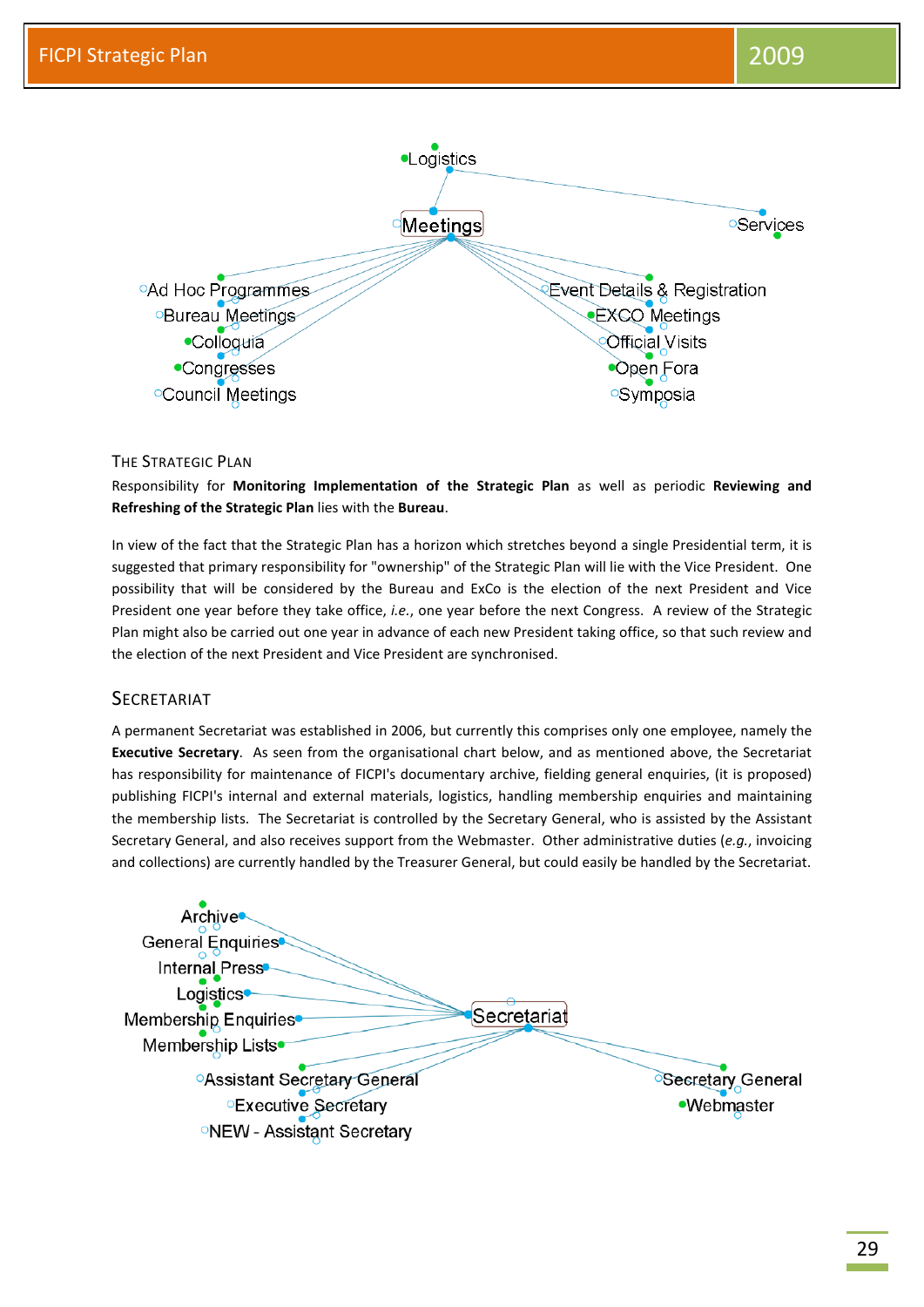#### <span id="page-29-0"></span>REIMBURSEMENTS FOR SECRETARIAL ASSISTANCE

The Bureau does not believe that a centralised Secretariat should be created, and FICPI's assistance should continue in the main to be localised in the offices of its principal officers. However, the administrative burden falling on such principal officers has increased to the extent that the current reimbursements allowed are largely "token" and in no way cover the actual costs incurred by the officers' firms. This is particularly true in the case of the Treasurer General, whose assistant spends at least 50% of her time on FICPI matters, whilst the current reimbursement for the Treasurer General's office is currently SFR 4500. The FAB will be asked to study this matter and to make recommendations for approval by the EXCO.

#### <span id="page-29-1"></span>**WEBMASTER**

It is observed that there is currently some confusion surrounding the scope of the duties of the **Webmaster**, and, given the crucial role to be played by the website now and in the future, this relationship will be clarified and formalised.

#### <span id="page-29-2"></span>ASSISTANT SECRETARY

In addition, it is evident from the work records of the current Executive Secretary that the Secretariat currently has too much work to be handled by a single person. The Secretariat will therefore be reinforced by the addition of a further, at least part-time, permanent employee as an **Assistant Secretary**, who will work under the direction of the Secretary General, preferably in the Secretary General's office. The Assistant Secretary might be tasked with handling, for instance, maintenance of the membership lists, fielding membership enquiries and the "Internal Press" function described above and would facilitate communication between the Secretary General and the Executive Secretary. This would enable the Executive Secretary to devote more time to tasks requiring a more detailed knowledge of and experience with FICPI.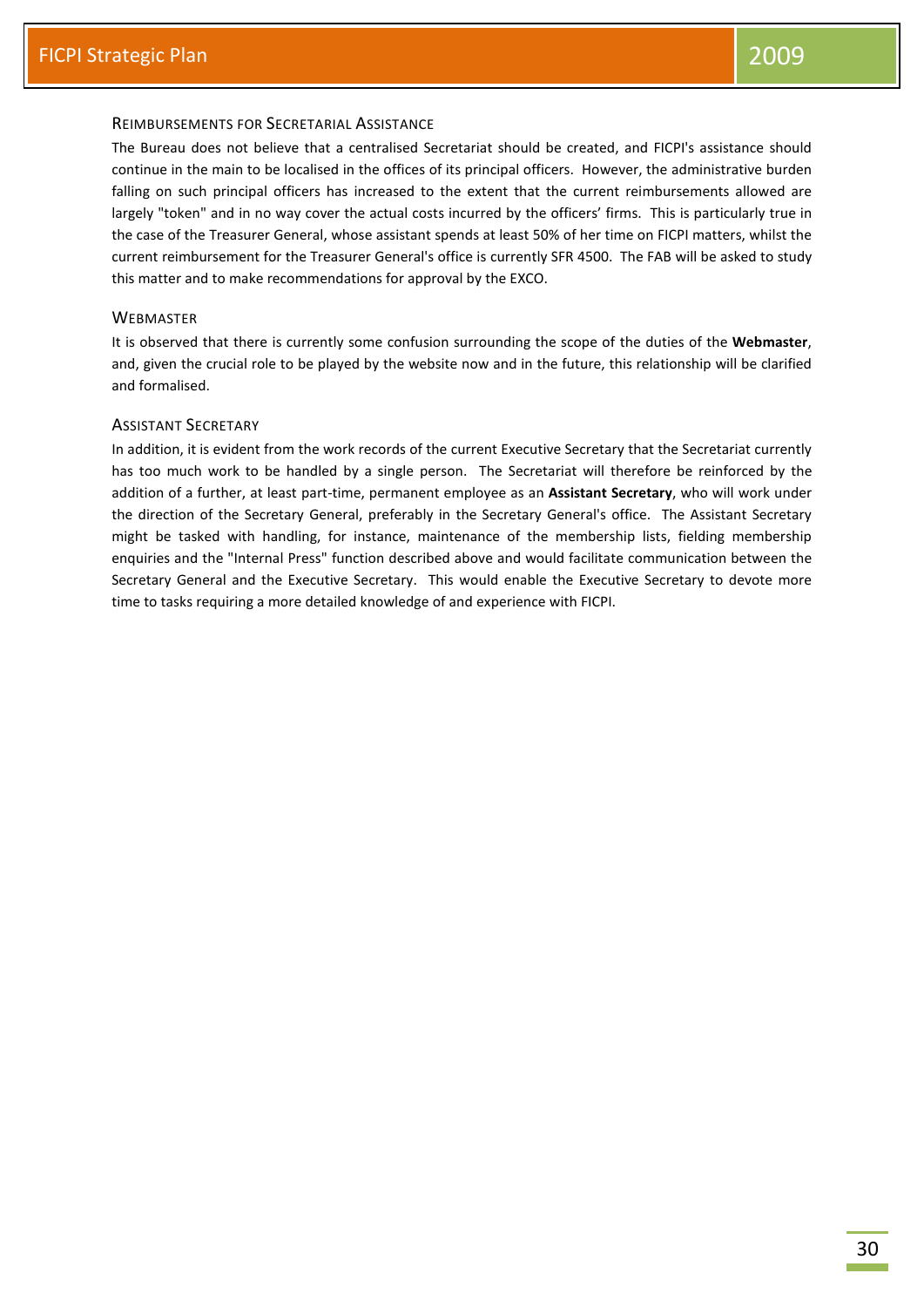## <span id="page-30-0"></span>V. OPERATIONS: OBJECTIVES

## <span id="page-30-1"></span>OBJECTIVE A: EXPLOITATION OF PREVIOUS WORK

#### <span id="page-30-2"></span>INITIATIVE 1: ARCHIVE

- (i) A centralised archive with search and retrieval capabilities will be created.
- (ii) The centralised archive will be incorporated into the website.
- (iii) Past resolutions and ExCo papers will be collected and organised.
- (iv) An allowance will be made in the budget for assistance with data entry.

#### *Owner: Secretariat*

## <span id="page-30-3"></span>OBJECTIVE B: IMPROVE PUBLICATIONS

#### <span id="page-30-4"></span>INITIATIVE 1: INTERNAL PRESS FUNCTION

(i) Responsibility for the "mechanics" of producing all of FICPI's publications will be taken into the Secretariat.

#### *Owner: Secretariat*

## <span id="page-30-5"></span>OBJECTIVE C: MAINTENANCE OF STRATEGIC PLAN

#### <span id="page-30-6"></span>INITIATIVE 1: ROLE OF THE VICE PRESIDENT

- (i) The possibility of electing the President and Vice President one year before taking office will be reviewed and recommendations made to the ExCo.
- (ii) The Vice President will be assigned primary responsibility for the maintenance of the Strategic Plan.

#### *Owner: Bureau*

## <span id="page-30-7"></span>OBJECTIVE D: IMPROVEMENTS TO SECRETARIAT

#### <span id="page-30-8"></span>INITIATIVE 1: WEBMASTER

(i) The relationship between FICPI and the Webmaster will be clarified and formalised.

#### *Owner: Bureau*

#### <span id="page-30-9"></span>INITIATIVE 2: ASSISTANT SECRETARY

(i) An Assistant Secretary will be hired to provide additional support for the Secretariat and will work in the office of the Secretary General.

#### *Owner: Bureau*

## <span id="page-30-10"></span>OBJECTIVE E: OFFICERS' ALLOWANCE FOR SECRETARIAL ASSISTANCE

#### <span id="page-30-11"></span>INITIATIVE 1: REVIEW REIMBURSEMENT LIST

(i) The reimbursement list comprising the agreed allowances for FICPI officers in respect of secretarial assistance will be reviewed and recommendations made to bring such allowances more into line with the actual costs incurred by the officers' firms.

#### *Owner: FAB*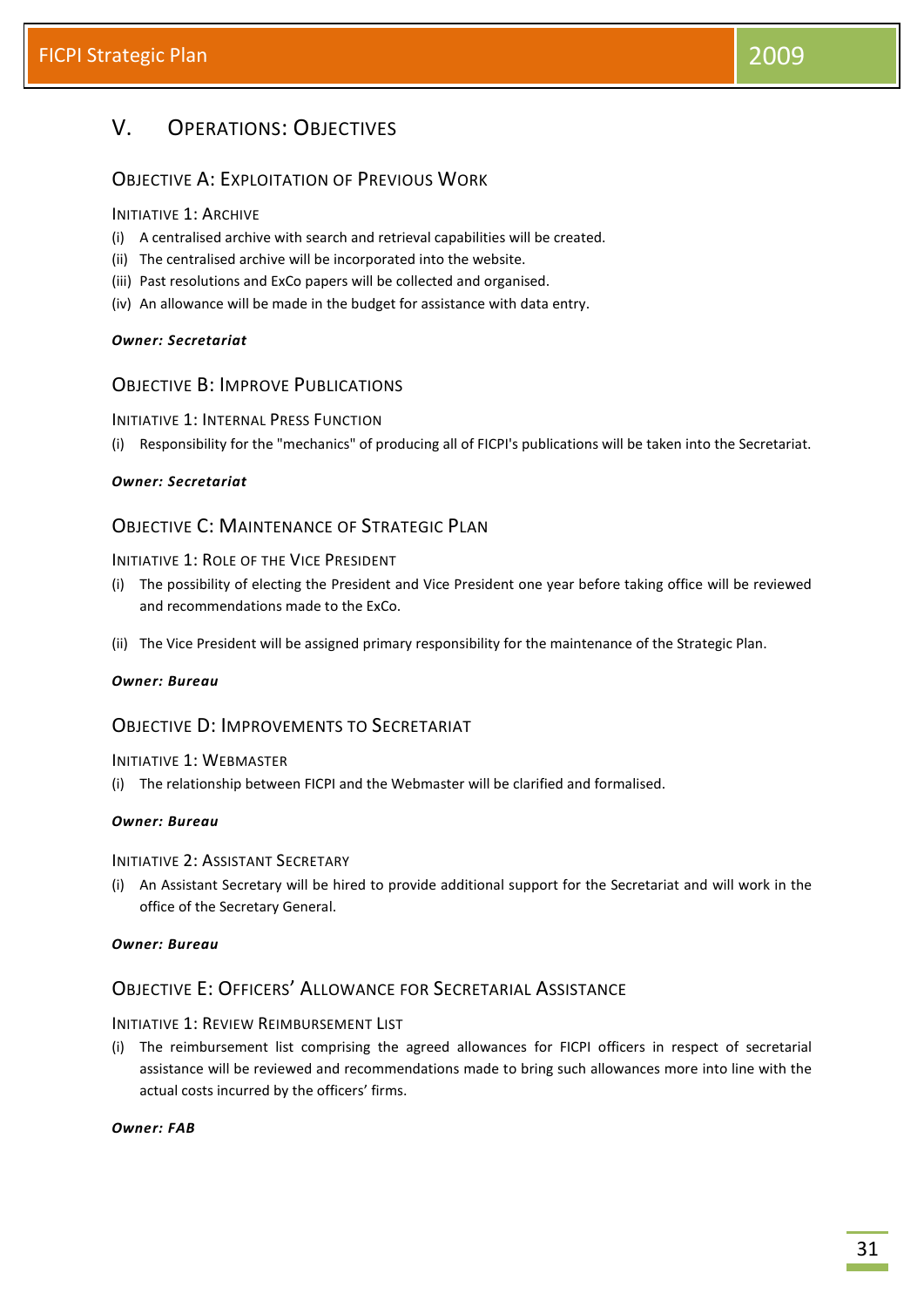## FICPI Strategic Plan 2009

#### Index

10 Year Horizon · 26 5 Year Full Plan · 26

## *A*

Academic Courses · 23 Academic Institutions · 23 *Ad Hoc Courses* · 23 Administration · 26 Admissions · 27 Admissions Commission · 27 Advertising Campaign · 18 Africa · 7, 10  $A$ IPPI $\cdot$  21 Alliances With Sister Organisations · 9 Annuaire · 28 Archive · 28, 30 Assistant Secretary · 30 Assistant Secretary General · 30

## *B*

Backlogs · 24 Badge Of Quality · 21 Belgium · 8 Benchmarking Of Standards Among Sections And Associations · 14 Best Practices · 11 Branding · 5, 18 Branding: Objectives · 20 Bureau · 8, 11, 12, 28, 29, 32

## *C*

Calendar For Meetings With International And Selected National Offices · 7 Central And South America · 10 CET · 11, 23, 24, 28 Clarification And Internal Promotion Of Ficpi's Standards · 18 Colloquia · 7 Communications · 27 Communications Commission · 8, 17, 18, 20, 28 Community Patent · 21 Contact Commission · 7, 10 Continuing Professional Development · 11, 15, 22, 23, 25 Corporate Identity · 18, 20 Credit Card Payments · 27 Criteria For Membership · 14, 21 Cyprus  $\cdot$  7, 10

Czech Republic · 7

#### *D*

Deontology Commission · 15 Development of Existing National Sections and Associations · 13 Development of National Sections · 6 DG Enterprise & Industry · 8, 11 DG Internal Market & Services · 8 DG Markt · 11 DG Research · 8, 11 DG Trade · 8, 11 DOC Commission · 8

#### *E*

Eastern Europe · 10, 22 Ecuador · 10 Electronic Business Functionality · 27 Engagement with Members · 15, 28  $EPO - 7, 12, 19$  $EUCOF \cdot 10, 11$ European Commission · 7, 8, 11 European Members Commission (EUCOF) · 8 European Parliament · 8, 11 EUROSEAD · 22 ExCo Country Reports · 14 EXCO News · 28 ExCo papers · 32 Executive Secretary · 30 Exhibitors · 28 Expert Advice · 17 External Communications · 27

## *F*

 $FAB \cdot 30.33$ Far East · 23 Feedback From The Membership · 17 FICPI Archive · 27 FICPI Vision 2008-19 · 5 FICPI's Criteria For Membership · 18 France · 24 Free Profession · 6 French Government · 21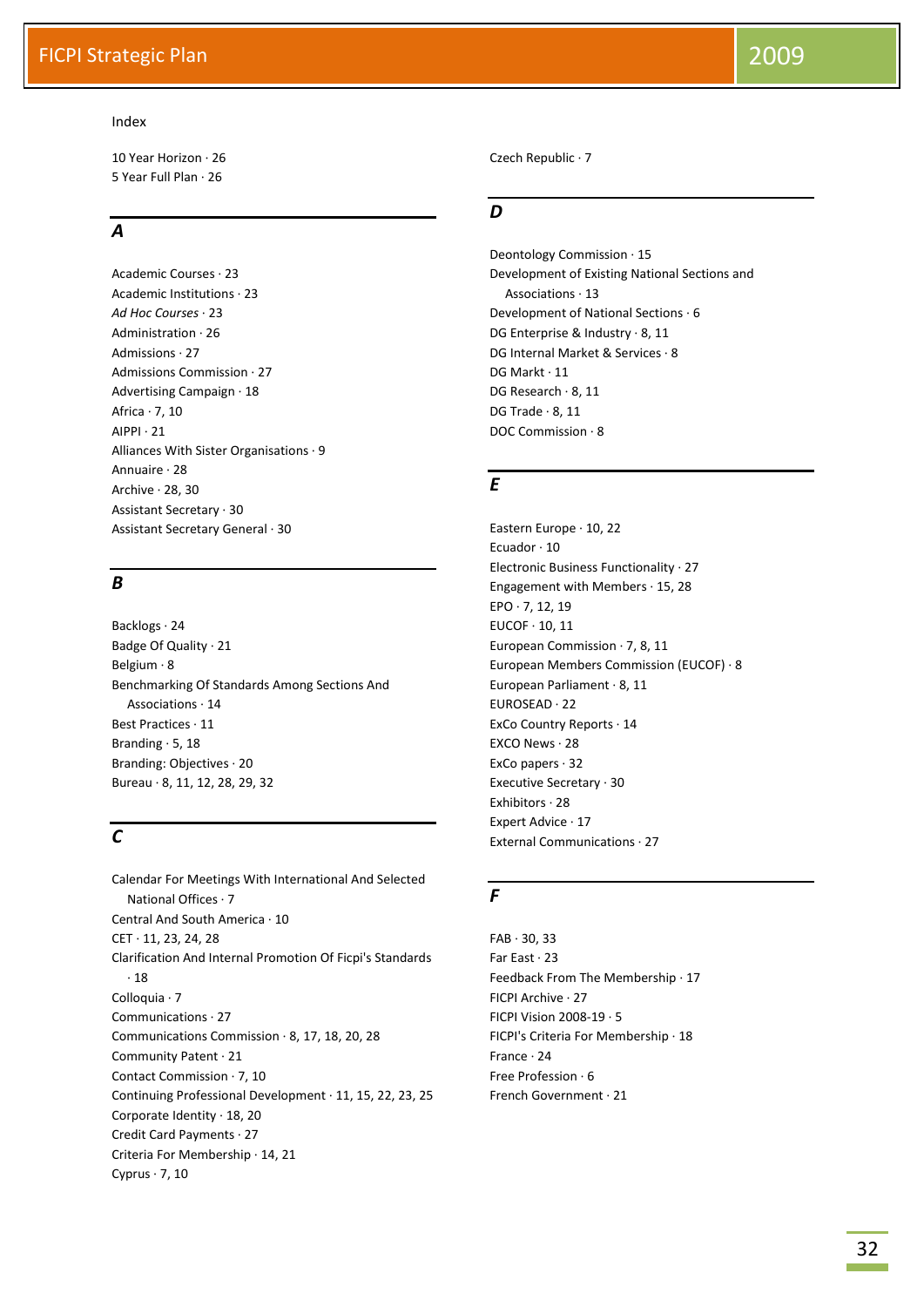## *G*

 $GATS \cdot 12$ General Enquiries · 30 General Planning · 28 Global Image · 18, 28 Goals · 5 Governance · 26 Government Relations · 7

## *H*

Hungary · 7 Hunting List  $\cdot$  6

## *I*

India · 10 Individual Members · 7 Indonesia · 7, 10 Information Pack · 19 INGO · 11 INGO Coordination Committee · 9, 12 Initiative 1: Additional Sources of Funding for Education · 25 Initiative 1: Archive · 32 Initiative 1: Criteria for and Categories of Membership · 16 Initiative 1: Define & Promote Brand · 20 Initiative 1: Delivery of Value to the Membership · 17 Initiative 1: Development of National Sections · 10 Initiative 1: EUCOF · 11 Initiative 1: Information Pack for Members · 20 Initiative 1: Internal Press Function · 32 Initiative 1: Intervening in International Proceedings · 10 Initiative 1: Leadership Within the IP Community · 12 Initiative 1: Masters Courses in IP · 25 Initiative 1: Membership Fees · 16 Initiative 1: PEC Commission · 11 Initiative 1: Qualification as an IP Attorney · 24 Initiative 1: Referral Network · 17 Initiative 1: Remote Learning · 24 Initiative 1: Review Reimbursement List · 33 Initiative 1: Role of the Vice President · 32 Initiative 1: Training and Education · 16 Initiative 1: Webmaster · 32 Initiative 2: Assistant Secretary · 32 Initiative 2: Benchmarking Of National Sections and Associations · 16 Initiative 2: Defence of the Profession · 24 Initiative 2: Information Network · 17

Initiative 2: Laws & Regulations that Affect the Profession · 11 Initiative 2: Partnership with Academic Institutions · 25 Initiative 2: Relations with National Patent Offices · 11 Initiative 2: Representation of the Profession in Non-ExCo Countries and Regions · 10 Initiative 3: Calendar of Official Visits · 12 Initiative 3: FICPI Mentoring Programme · 25 Initiative 3: Participation in FICPI Functions · 17 Initiative 3: Partnership with IP Offices · 24 Initiative 3: Support for the Profession in Europe · 10 Initiative 4: Colloquia/"Thought Leadership" · 12 Initiative 5: TASC Commission · 12 Internal Affairs · 26 Internal Communications · 27, 28 Internal Press · 28, 30 Internal Promotion Of Standards · 15 Internet · 14, 16, 19, 22, 24 Intervene In International Proceedings · 7 Invoicing and Collection · 26 *IP Summit* · 19

#### *J*

JPO · 12

## *K*

Kirby Report · 24

## *L*

Leadership · 5, 6, 9 Leadership: Objectives · 10 Legally-Protected Title · 24 Letterheads · 18 *List Of Officially Recognised Qualified Practitioners In Intellectual Property Matters* · 21 Lithuania · 7, 10 Logistics · 23, 29, 30 London Agreement · 8, 10

#### *M*

Malaysia · 7 Masters Course in US Patent Drafting · 23 Member Associations · 28 Membership · 5, 13 Membership Commission · 13, 14, 15, 16, 17 Membership Enquiries · 30 Membership fees · 14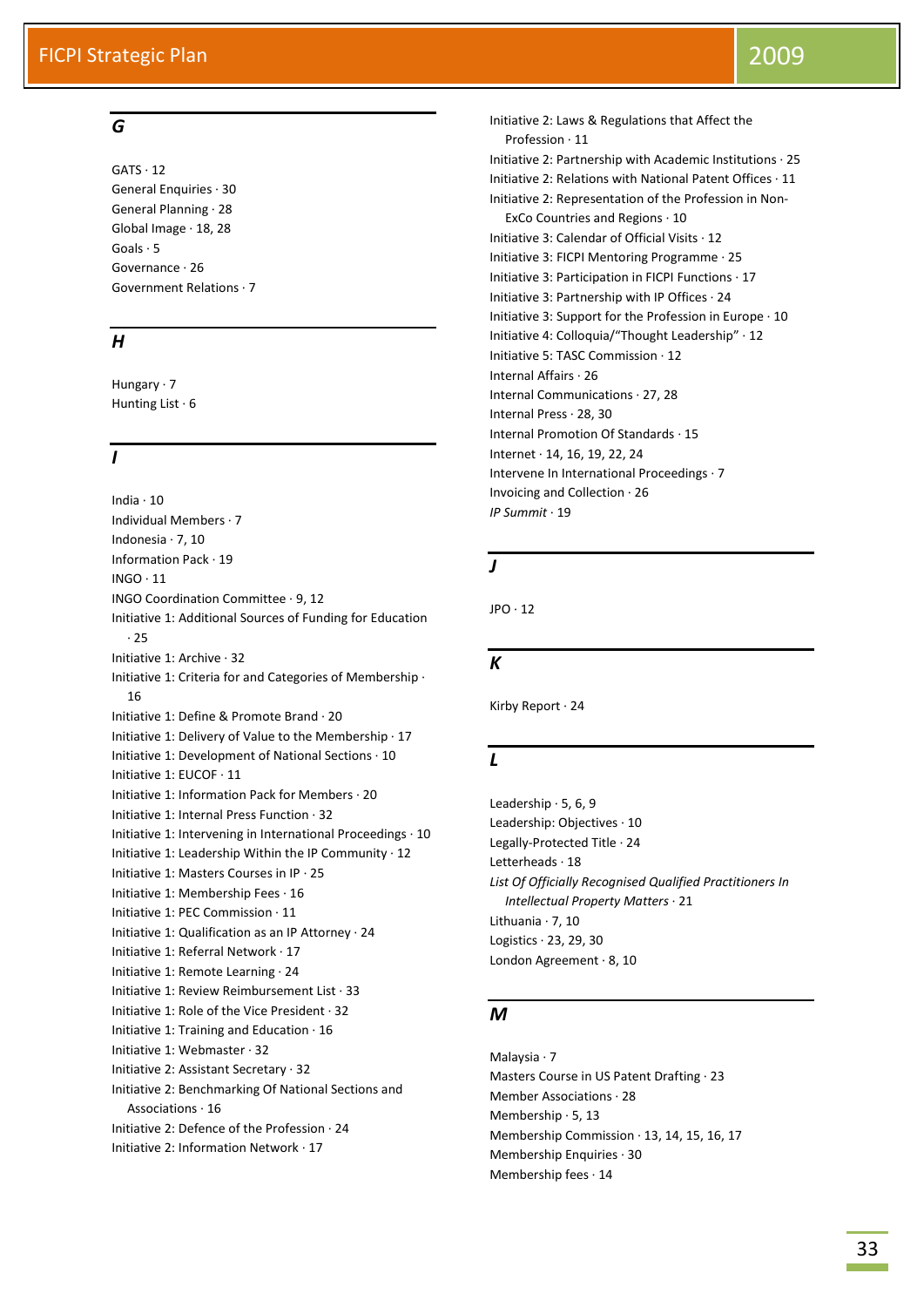## FICPI Strategic Plan 2009

Membership List · 26, 28 Membership: Objectives · 16 Missions · 7 Monitoring Implementation of the Strategic Plan · 29

## *N*

NAFTA · 9, 11 National Industrial Property Offices · 11 National Sections · 28 National Sections And Associations · 7 New Categories Of Membership · 14 Newsletter · 15, 16, 28

#### *O*

Objective A: Clarified Criteria for and Expectation of Membership · 16 Objective A: Enhanced Global Image · 20 Objective A: Exploitation of Previous Work · 32 Objective A: Maintain Status and Profile of the IP Profession · 24 Objective A: Representation of the Free Profession · 10 Objective B: Assistance for Applicants in Developing Countries · 24 Objective B: Development of National Sections and Associations · 16 Objective B: Improve Publications · 32 Objective B: Internal Promotion of Standards · 20 Objective B: IP Law Development · 10 Objective C: Assistance for Potential Members/Applicants in Developing Countries · 16 Objective C: Continuing Professional Development · 25 Objective C: Maintenance of Strategic Plan · 32 Objective C: Promotion of Best Practices · 11 Objective D: Enhanced Engagement with Members · 16 Objective D: Excellence in Government Relations · 11 Objective D: Improvements to Secretariat · 32 Objective D: Sponsorship · 25 Objective E: Fully Cooperative Alliances With Sister Organisations · 12 Objective E: Officers' Allowance for Secretarial Assistance · 33 Objective E: Understanding of/Steps to Assure Member Satisfaction · 17 Objective F: Expanded and Enhanced Referral & Information Network · 17 Official Register · 24 *Official Register Of Patent Attorneys* · 21 OHIM · 19 Open Fora · 15, 23 Operations · 5, 26 Operations: Objectives · 32

Organisation · 8

#### *P*

Paraguay · 10 Past resolutions · 32 **PEC Commission** · 8, 11, 12, 15, 17, 19, 20, 23, 24 Philippines · 10 Poland  $\cdot$  7, 10 poor quality · 24 *Premier Cercle* · 19 **Press Relations** · 27 private practice · 6 professional privilege · 11 professional standards · 11 Programme Manager · 23 promotion of best practices · 15 *protected denomination* · 21 *protected title* · 21

#### *Q*

qualification standards · 21

## *R*

Referral And Information Network · 15 Regional Representation · 8, 10 Reimbursements For Secretarial Assistance · 30 Relations With National Ip Offices · 7 Remote Learning · 28 Representation Of The Free Profession · 6 Resolution 1 of the Cannes EXCO (1988) · 21 Reviewing and Refreshing of the Strategic Plan · 29 Russia · 7, 10

#### *S*

 $SEAD \cdot 22$ Secretariat · 7, 8, 12, 23, 27, 28, 29, 30, 32 Secretary General · 30, 32 Skills · 5, 21 Skills: Objectives · 24 Slovenia · 7, 10 South America · 7 Southeast Asia · 7, 10, 22 Sponsorship · 23, 25, 28 standards of professional excellence · 18 Strategic Plan · 29 Style-Guides · 18, 20 Support for Applicants from Developing Countries · 14